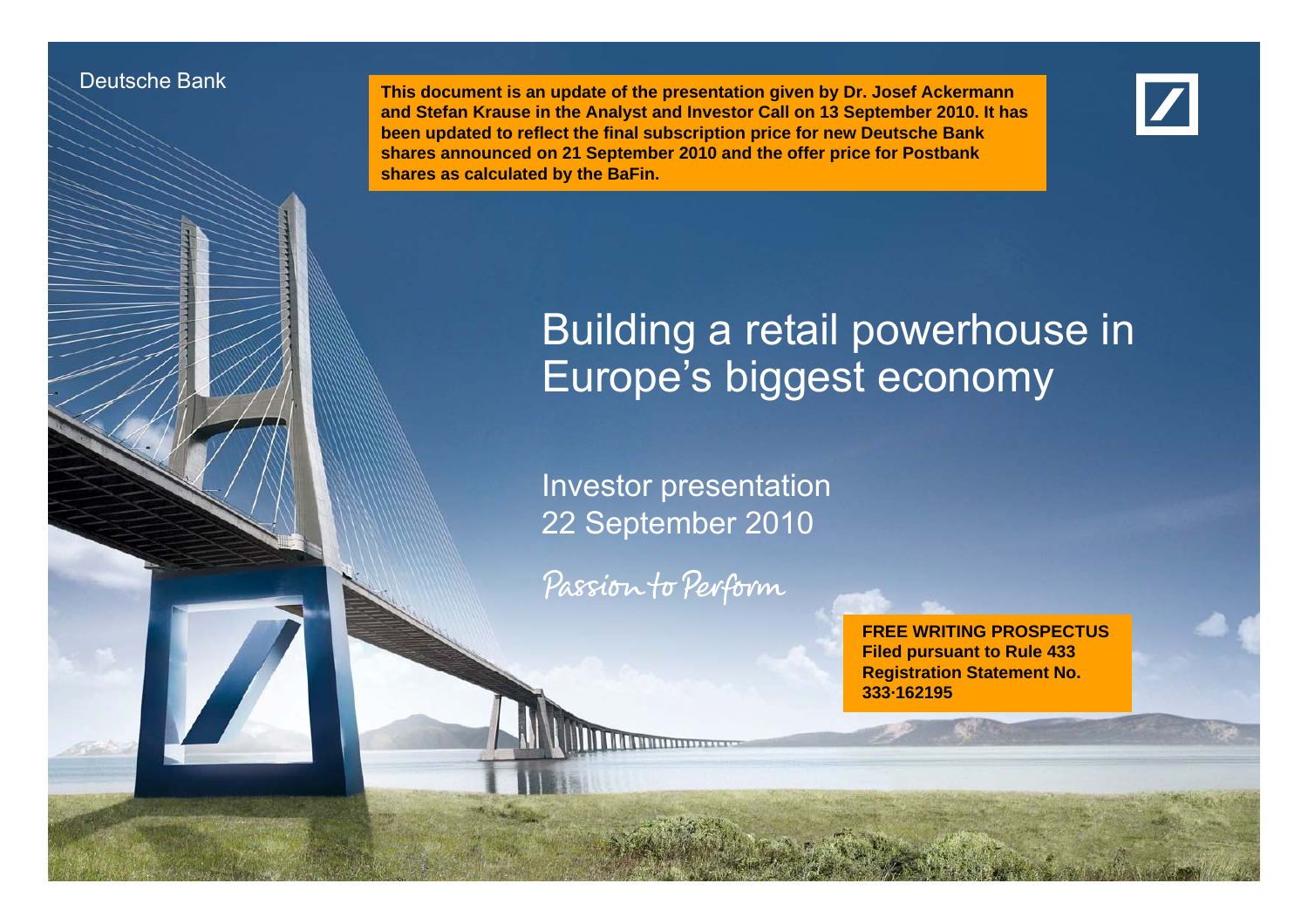# Key terms of transactions



| Voluntary public tender offer                                     | <b>Rights issue</b>                                                                                                   |  |
|-------------------------------------------------------------------|-----------------------------------------------------------------------------------------------------------------------|--|
| Offer price: 3-month volume-weighted<br>average price (EUR 25.00) | Gross proceeds: EUR 10.2 bn<br>(committed)                                                                            |  |
| Offer period expected to start in early<br>October                | 2:1 (old:new) subscription ratio                                                                                      |  |
| Deutsche Bank aims to consolidate<br>Postbank after settlement    | Full dividend entitlement for 2010                                                                                    |  |
| Current stake held by Deutsche Bank:<br>29.95%                    | Subscription period until 5 October 2010                                                                              |  |
|                                                                   | Use of proceeds: Mainly to cover capital<br>consumption from Postbank conso-<br>lidation, and to support capital base |  |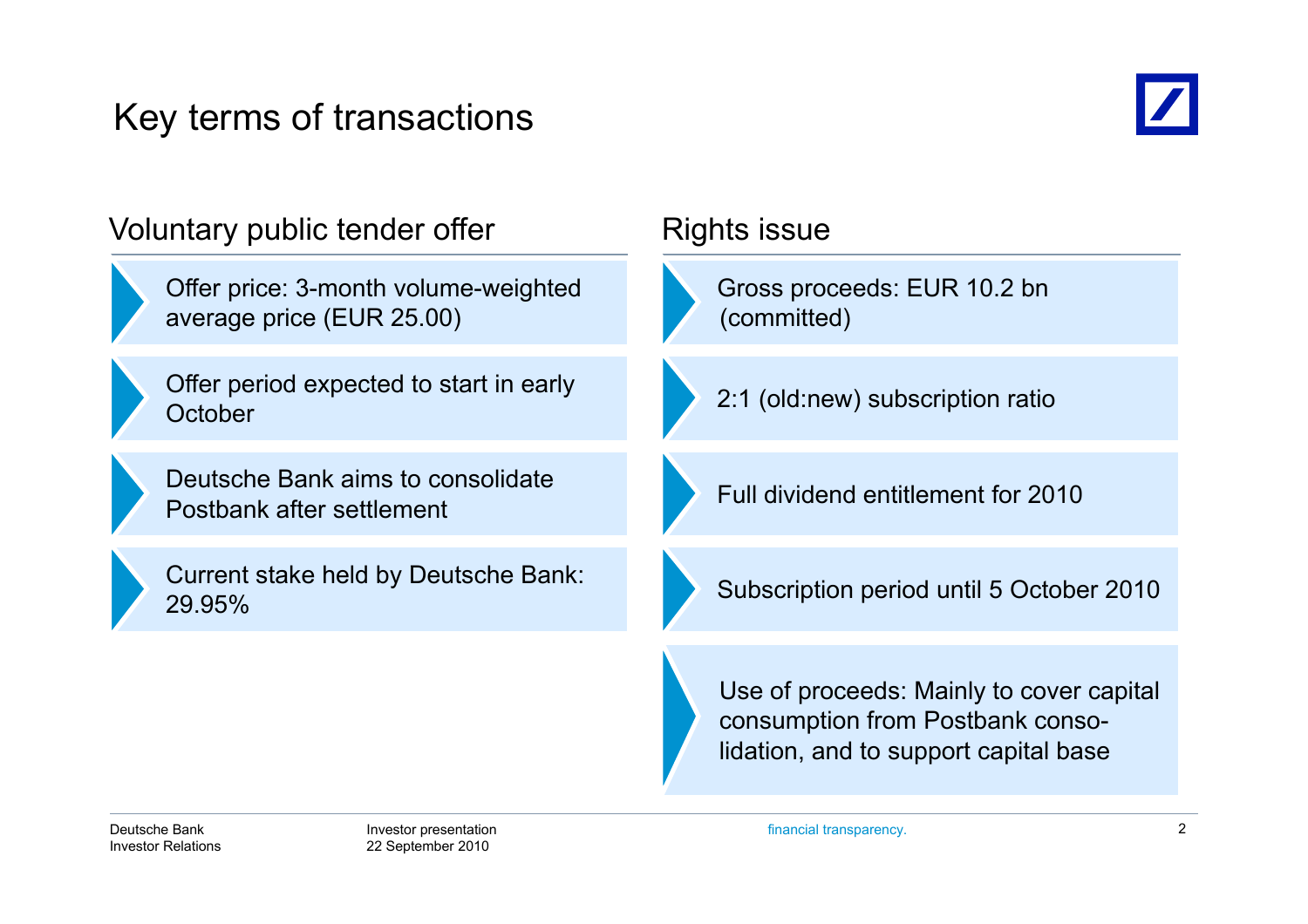

# Financial impact: Key data

|                | Based on 2Q2010 and methodology explained on page 15                                                                                                                                                                                                                                                                                                                                                                                                                                                                       |
|----------------|----------------------------------------------------------------------------------------------------------------------------------------------------------------------------------------------------------------------------------------------------------------------------------------------------------------------------------------------------------------------------------------------------------------------------------------------------------------------------------------------------------------------------|
| Profitability  | Ambition level of combined pre-tax profit for PBC / Postbank at EUR > 3 bn<br>EUR 1 bn of targeted run-rate synergies p.a. identified so far<br>Targeted restructuring cost of EUR 1.4 bn<br>Intent to consolidate triggers a EUR (2.3) bn revaluation of current stake and<br>mandatory exchangeable through P&L in 3Q2010<br>On balance, our assumptions <sup>(1)</sup> still support EUR 10 bn pre-tax profit target for 2011 <sup>(2)</sup> ;<br>from today's perspective, the acquisition does not change this target |
| Capital        | Tier 1 capital ratio post capital increase and acquisition expected to be at 11.7%<br>(core Tier 1 ratio at 8.1%) <sup>(3)</sup> , before 2H2010 retained earnings <sup>(4)</sup><br>Medium-term Tier 1 capital relief potential from divestments, further de-risking at<br>Deutsche Bank and run-off of non-customer assets at Postbank<br>Maintain our Tier 1 ratio target of at least 10%, subject to adjustment once new capital<br>regime in place                                                                    |
| <b>Funding</b> | Adding EUR 93 bn to create combined retail deposit base of EUR $\sim$ 260 <sup>(5)</sup> bn                                                                                                                                                                                                                                                                                                                                                                                                                                |

- (1) Some environmental variables are in line with or ahead of our assumptions, others have not yet reached the expected levels, particularly with respect to the normalization of interest rates
- (2) From core businesses, excluding Corporate Investments and Consolidation & Adjustments
- Assumes 21% take-up and is based on methodology explained on page 15
- (4) EUR (2.3) bn revaluation impact of current stake and mandatory exchangeable in 3Q2010 is already reflected in expected capital ratios
- (5) Includes EUR 50 bn from Deutsche Bank Private Wealth Management and excludes business clients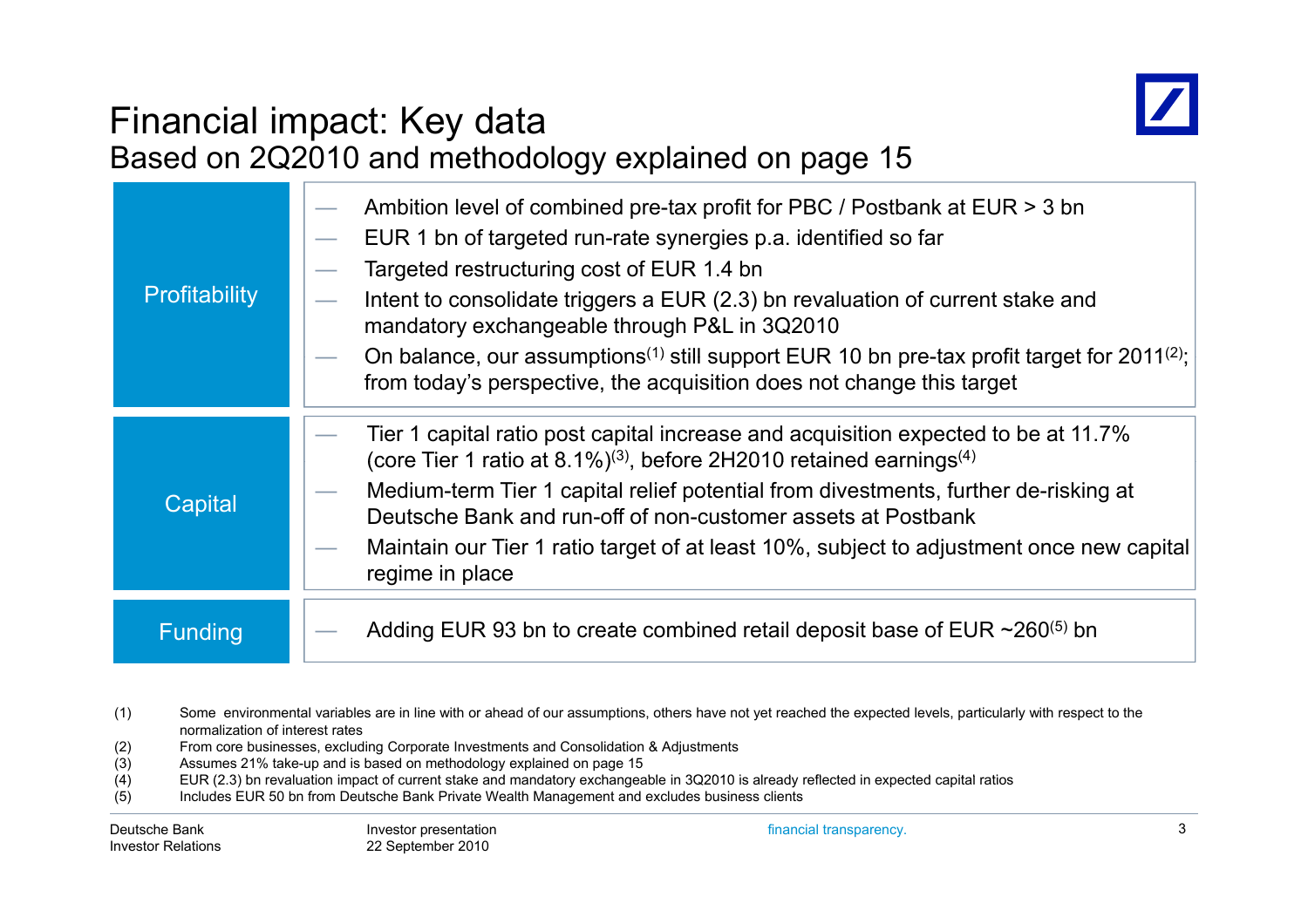# Setting the stage



| <b>Executing on</b><br><b>Management</b><br>Agenda<br>Phase 4 | Successful recalibration of CB&S business model<br>Continued build-up in Asia<br>Successful franchise investments in Germany and Europe: Sal. Oppenheim, parts of<br><b>ABN Amro</b><br>- Postbank will increase earnings capacity of non-investment banking businesses,<br>eventually resulting in equal importance vs. investment banking            |
|---------------------------------------------------------------|--------------------------------------------------------------------------------------------------------------------------------------------------------------------------------------------------------------------------------------------------------------------------------------------------------------------------------------------------------|
| Focus on<br>home market<br>leadership                         | — Healthy macro-economic environment in Germany<br>Germany is Europe's largest retail banking market<br>$\overline{\phantom{a}}$<br>- More than 50 years of retail banking experience                                                                                                                                                                  |
| Leveraging<br><b>Postbank</b>                                 | Powerful combination of advisory banking (Deutsche Bank) and consumer banking<br>(Postbank)<br>Complementary business propositions allow for distinguished client attraction<br>- Perfect alignment with past acquisitions in Germany (Berliner Bank and norisbank)<br>Enhance cross-divisional leverage of Postbank's extensive distribution platform |
| Deliver value<br>for<br><b>shareholders</b>                   | Significantly strengthen deposit base<br>- Increase scale and achieve synergies<br>Potential capital relief will allow for redeployment opportunities                                                                                                                                                                                                  |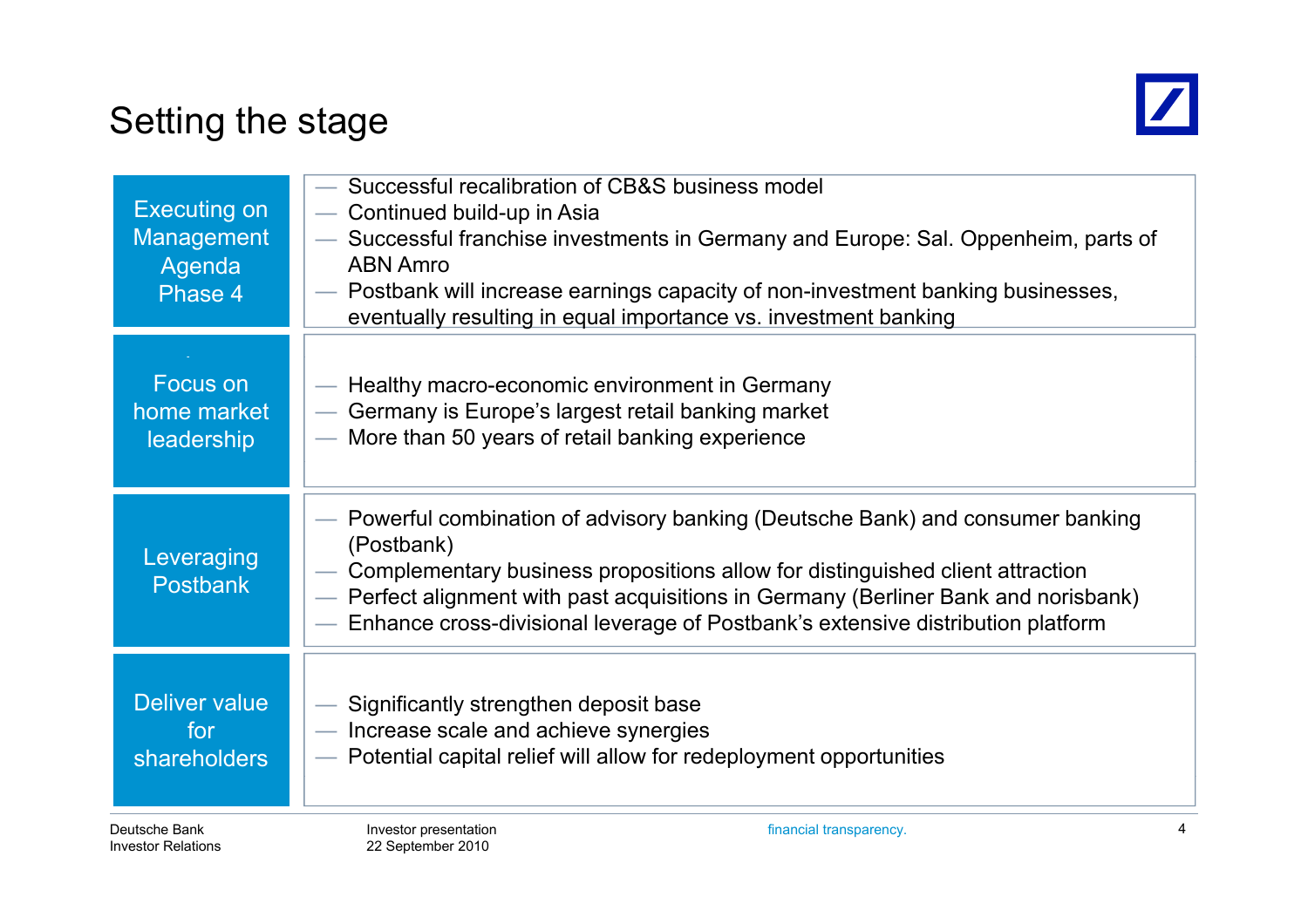

# **1 Executing on Management Agenda Phase 4**

- 2 Transactions and financial impact
- 3 Retail powerhouse in Europe's biggest economy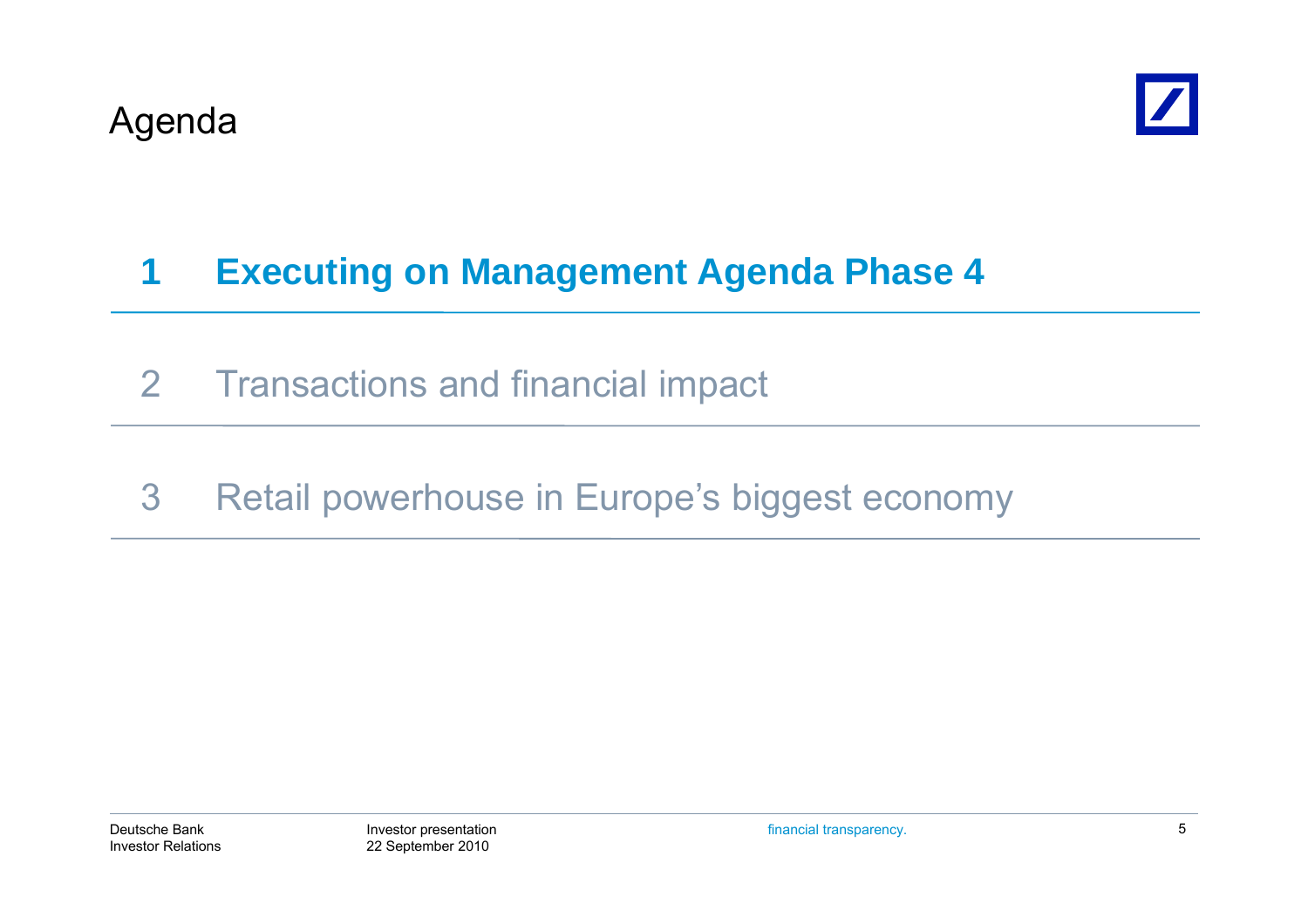We introduced Phase 4 in December 2009 ...

22 September 2010

Investor Relations



| <b>Management Agenda Phase 4</b>                                                                                                                   |                                                    |                                         |  |
|----------------------------------------------------------------------------------------------------------------------------------------------------|----------------------------------------------------|-----------------------------------------|--|
| $2009 - 2011$                                                                                                                                      |                                                    |                                         |  |
| <b>Focus on core PCAM businesses</b><br>Increase CIB profitability with renewed<br>risk and balance sheet discipline<br>and home market leadership |                                                    |                                         |  |
|                                                                                                                                                    | Focus on Asia as a key driver<br>of revenue growth | Reinvigorate our<br>performance culture |  |
| Deutsche Bank                                                                                                                                      | Investor presentation                              | 6<br>financial transparency.            |  |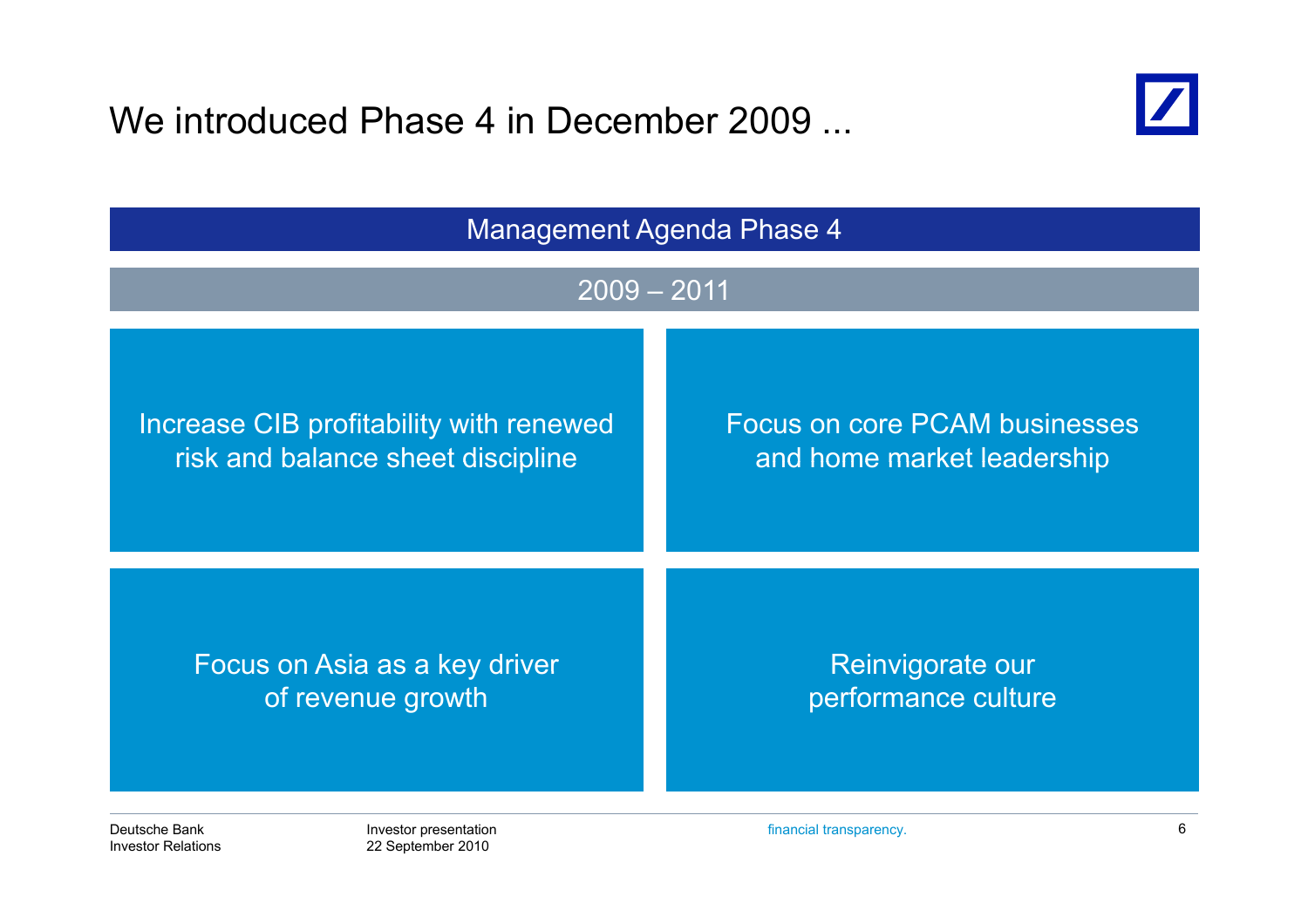# … and we are executing on it



#### Phase 4 Agenda

| Increase CIB profitability<br>with renewed risk and<br>balance sheet discipline | - Successful recalibration of CB&S business model with improved risk-return<br>profile<br>— Integration of CIB under single leadership offers significant synergy potential<br>Top 5 position in Dutch commercial banking business through acquisition of<br>parts of ABN Amro |
|---------------------------------------------------------------------------------|--------------------------------------------------------------------------------------------------------------------------------------------------------------------------------------------------------------------------------------------------------------------------------|
| <b>Focus on core PCAM</b><br><b>businesses</b><br>and home market<br>leadership | — Leader in German private banking after Sal. Oppenheim acquisition<br>- Undisputed retail banking leadership after Postbank acquisition<br>- Significant step towards rebalancing earnings mix                                                                                |
| Focus on Asia as<br>a key driver<br>of revenue growth                           | — Continued build-up in Asia<br>— Revenues from the region expected to double from 2008 level $(1)$                                                                                                                                                                            |
| Reinvigorate our<br>performance culture                                         | — Realize synergies from CIB integration and Postbank acquisition<br>- Roll-out of complexity reduction program<br>- Implement value-based management as driver for total shareholder return                                                                                   |

(1) Refers to Asia / Pacific excluding Japan

Deutsche BankInvestor Relations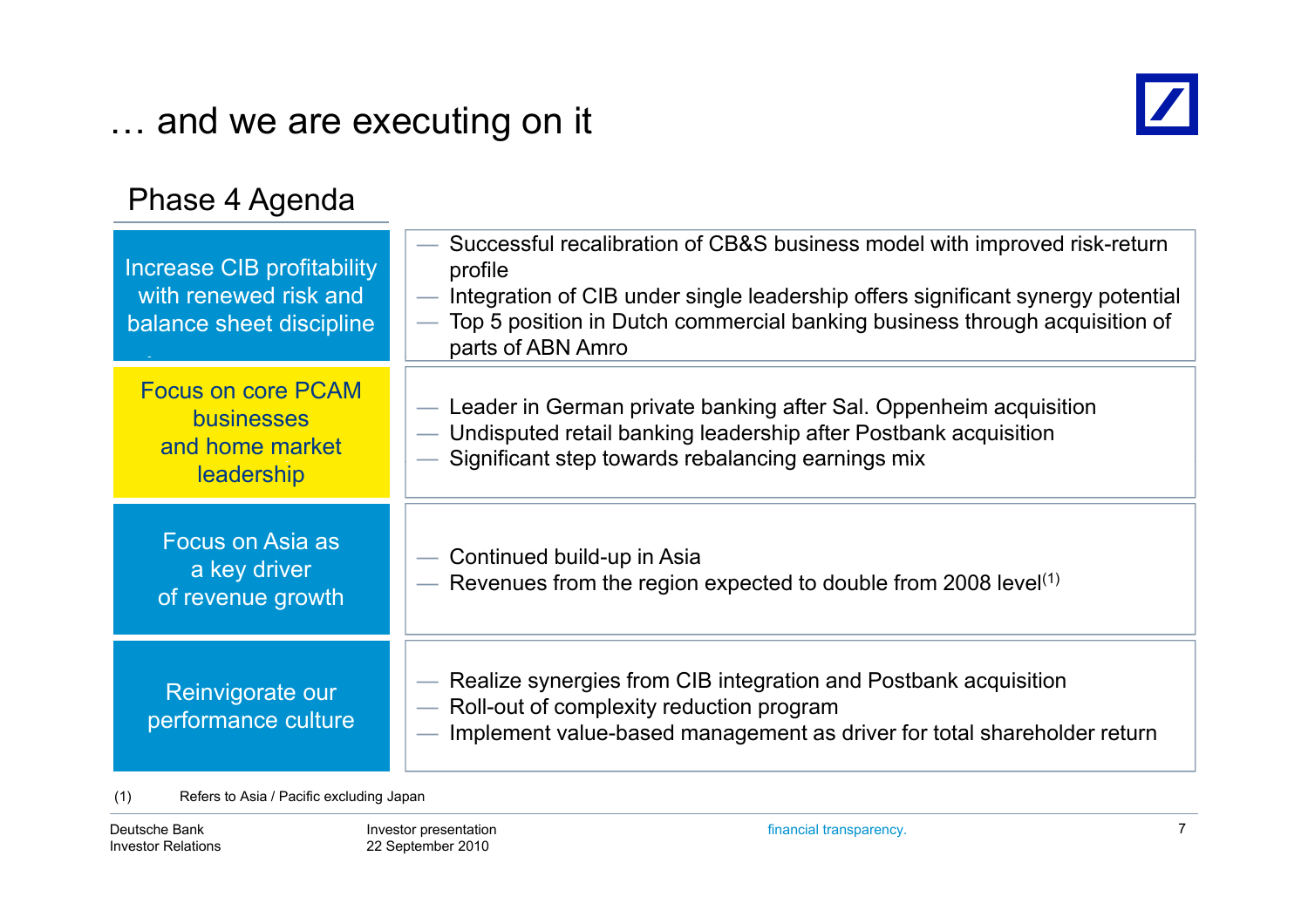# Rationale for Postbank acquisition



| What we get                                      | Customer bank (EUR 121 bn assets) <sup>(1)</sup> :<br>_everage<br>Large, lean, profitable<br>Run-off<br>- Non-customer bank (EUR 121 bn assets):<br>Large, capital consumptive and less profitable |
|--------------------------------------------------|----------------------------------------------------------------------------------------------------------------------------------------------------------------------------------------------------|
| <b>Good for PBC</b>                              | — Become the undisputed leader in German retail banking<br>— Achieve critical mass and close gap to European peers<br>- Realize substantial synergies<br>- Leverage Postbank distribution platform |
| Good for<br><b>Deutsche</b><br><b>Bank Group</b> | — Rebalance earnings mix<br>- Potential capital relief from mid-term run-off of non-core assets<br>Significant expansion of retail deposit base enhances funding mix                               |

#### Accelerate re-rating of Deutsche Bank

(1) Includes commercial real estate portfolio potentially subject to optimization measures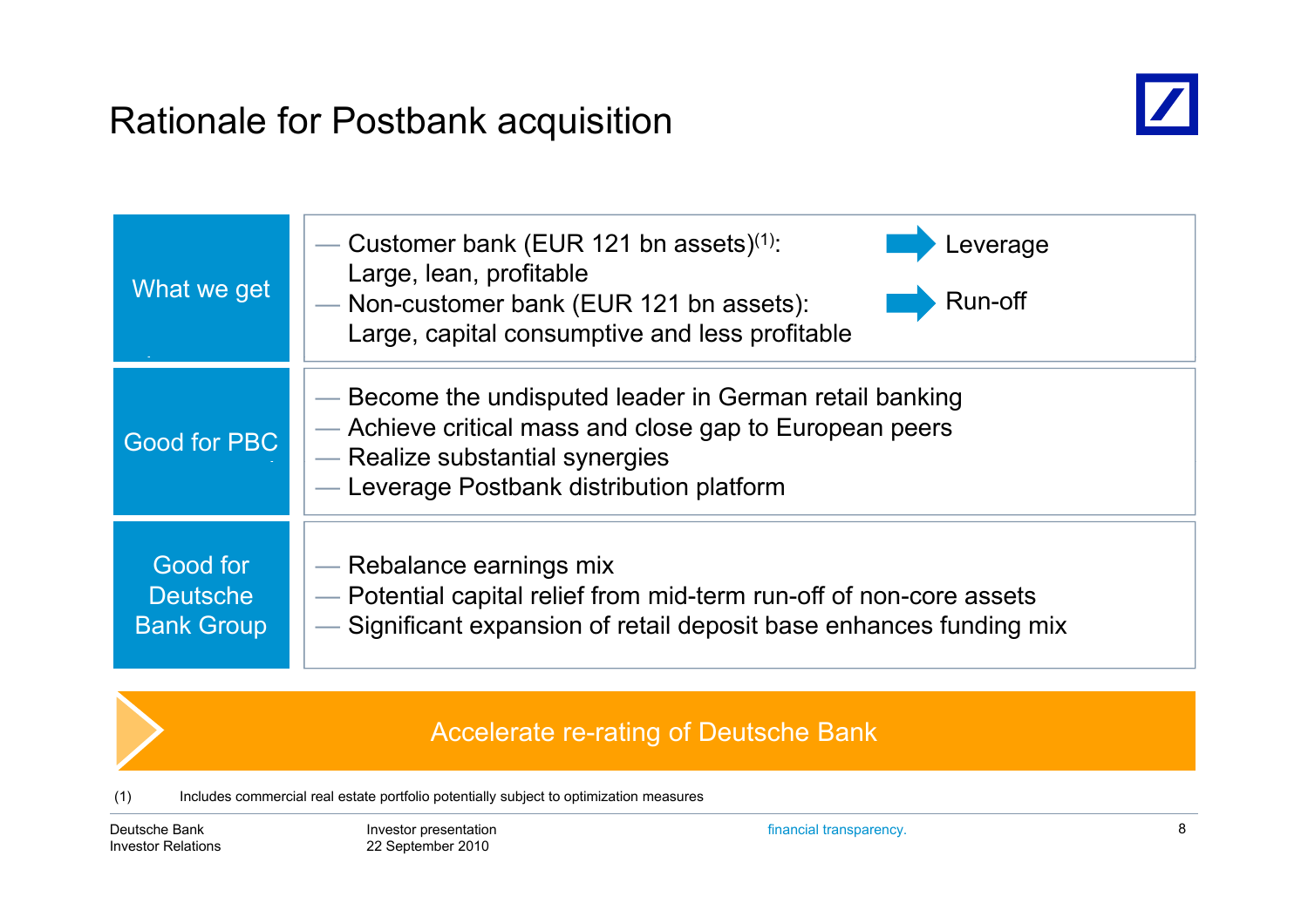# Strategic rebalancing of earnings mix





Corporate Investments (CI)

Deutsche BankInvestor Relations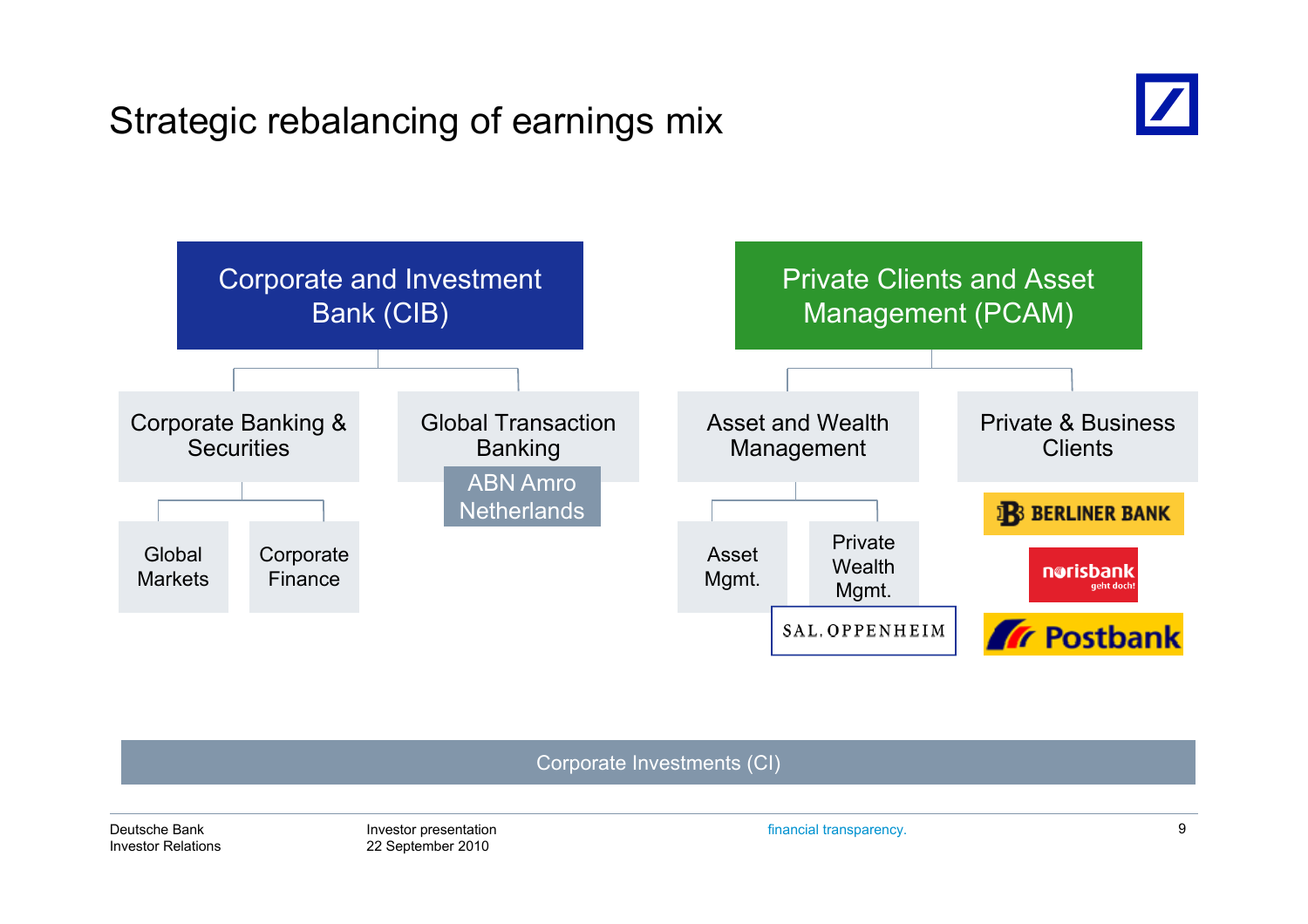### PBC ambition level Income before income taxes, in EUR bn



>3

Deutsche BankInvestor Relations

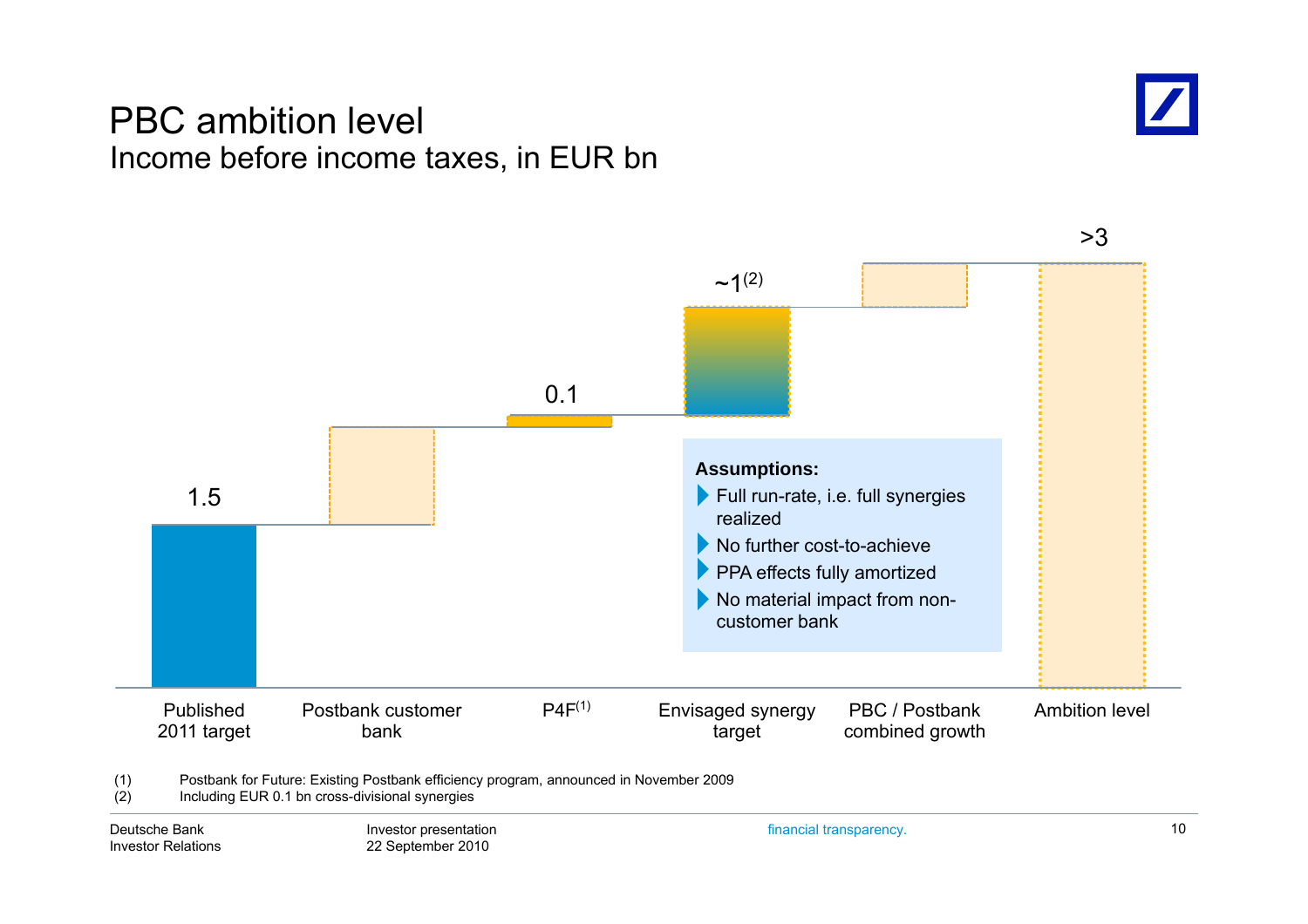

# 1 Executing on Management Agenda Phase 4

# **2 Transactions and financial impact**

3 Retail powerhouse in Europe's biggest economy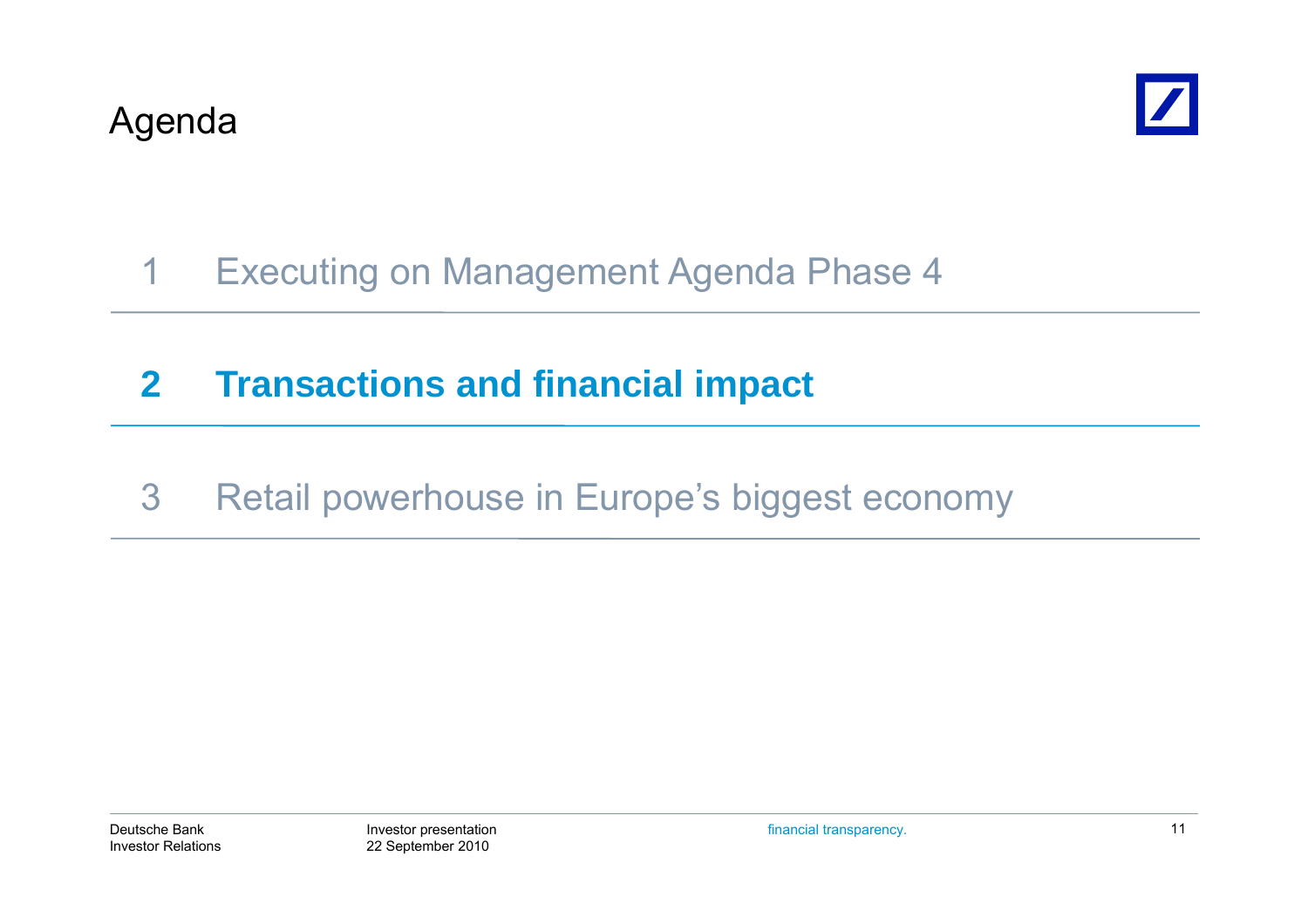# Rationale for transactions



| Why do<br>public tender<br>offer now?                 | Use time window, thus pass 30% threshold and qualify as voluntary public tender offer (PTO)<br>with releasing effect<br>Optimize value for shareholders by reducing total acquisition costs by up to EUR 1.6 bn<br>Aim for early consolidation, potentially in 4Q2010 |
|-------------------------------------------------------|-----------------------------------------------------------------------------------------------------------------------------------------------------------------------------------------------------------------------------------------------------------------------|
| <b>Why</b><br>consolidate<br>now?                     | Aspire to accelerate integration process to maximize shareholder return<br>- Aim to realize synergy potential and take full advantage of growth opportunities                                                                                                         |
| <b>Why</b><br>$9.9(1)$ billion<br>net new<br>capital? | Mainly to cover capital consumption from Postbank consolidation, and to support capital base<br>Maintain prudent capital management while allowing for capital relief from run-off in Postbank<br>non-core portfolio                                                  |

#### Aim to accelerate integration, optimize acquisition cost, support balance sheet restructuring

(1) Net capital increase , i.e. incl. dividend accrual for new shares for 1H2010 and transaction fees after tax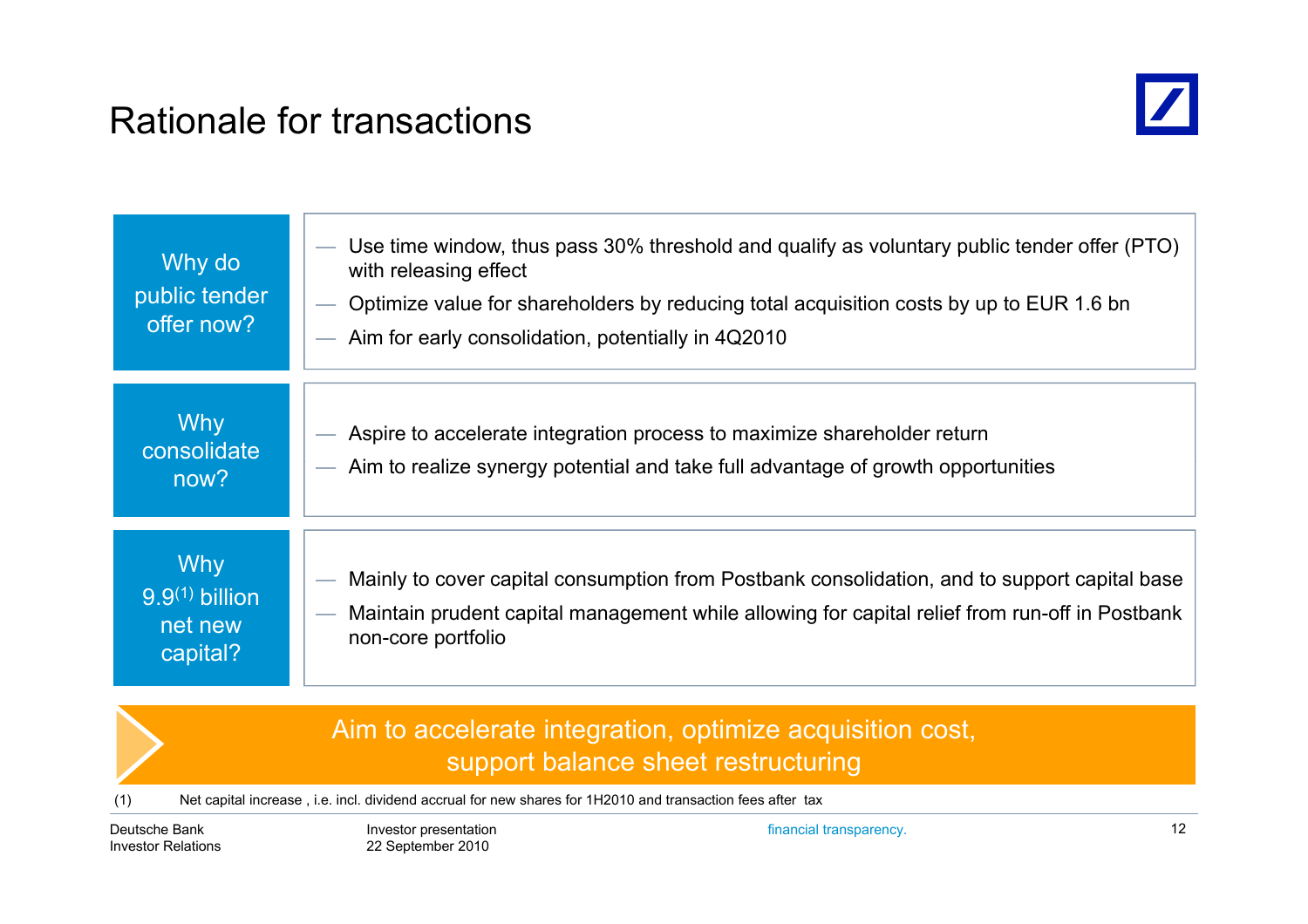

### Timetable for the transactions2010, non-linear scale



Deutsche BankInvestor Relations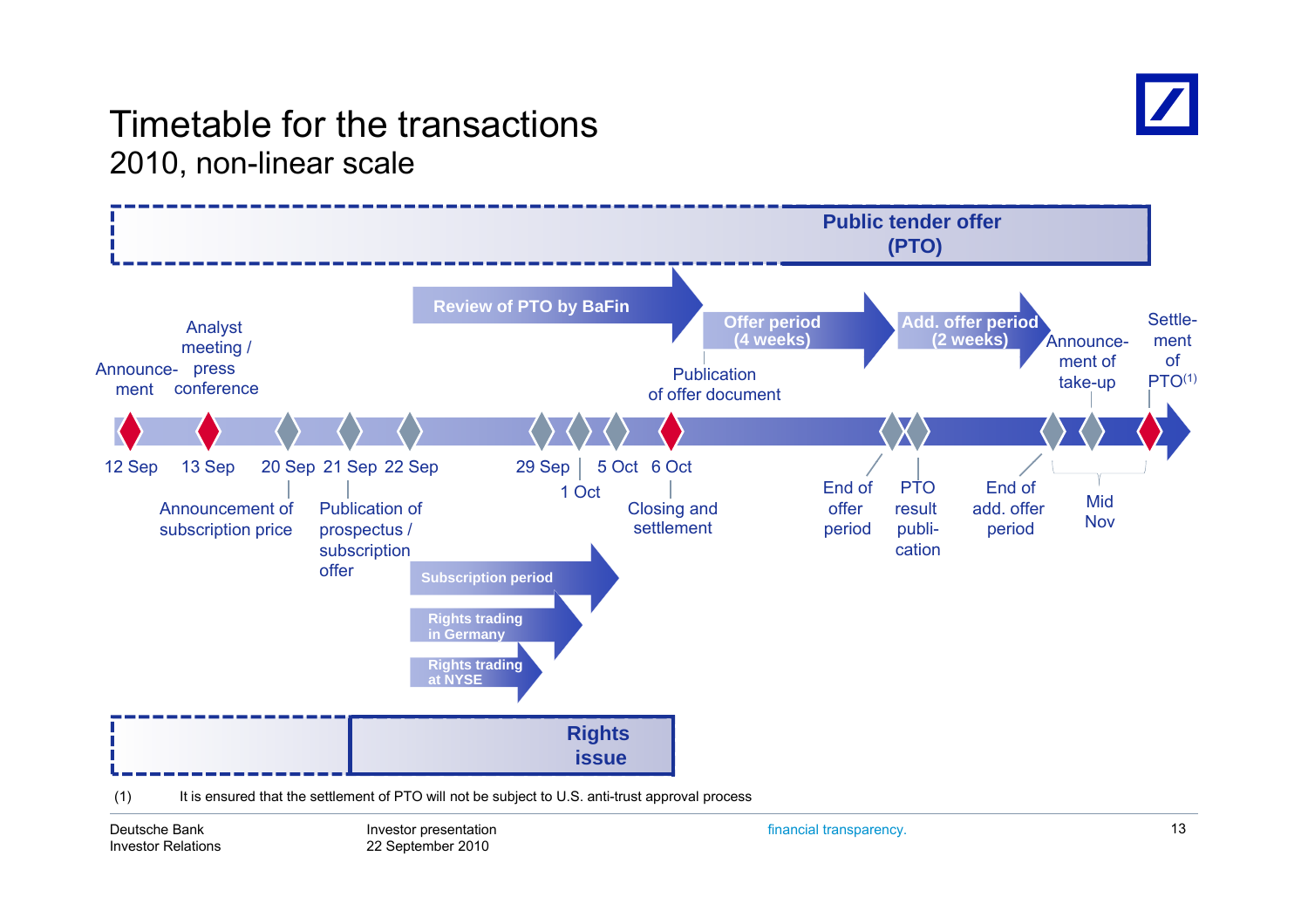

Assuming

Add-on in

# Why do public tender offer (PTO) now? Illustrative economic purchase price value



(2) 218.8 m outstanding shares x 30.55% free float x (EUR 49.42 – 25.00) = EUR 1.6 bn; EUR 49.42 per share equals the undiscounted nominal put price

(3)  $\hspace{1cm}$  Assumes that Deutsche Bank is able to acquire all current free float at the PTO price either in the course of the PTO or thereafter, whereas in case of a later mandatory PTO it would have to acquire the entire free float at a price equal to the higher price derived from the put / call structure (incl. interest)

(4) Present value paid in 2009 (5) 3-month VWAP (calculated by BaFin)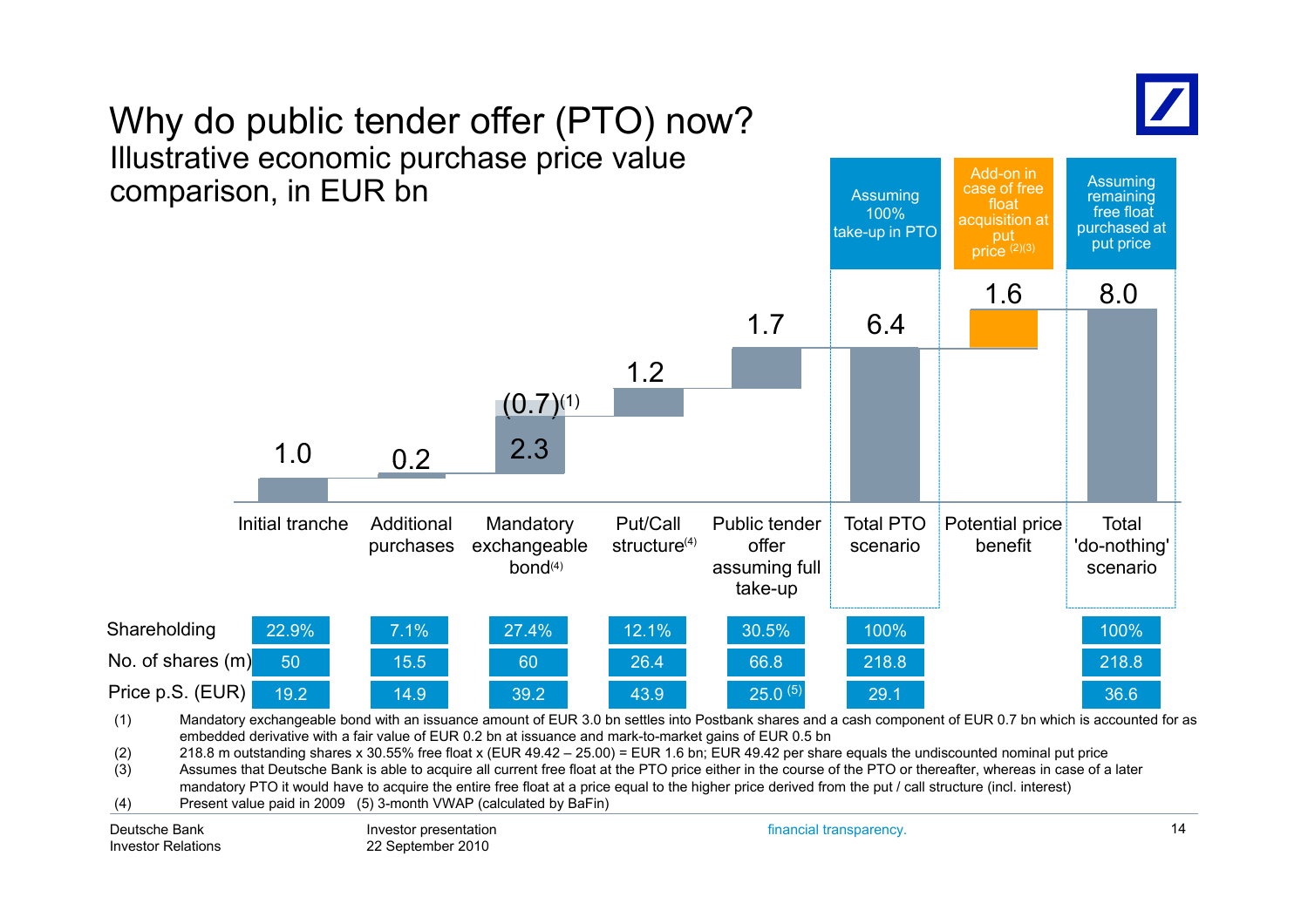# Methodology for Tier 1 capital impact assessment



| Capital<br>increase<br>impact                                | Calculated with the fully underwritten subscription price of EUR 33.00 for 308.64 m shares, which equals<br>EUR 10.2 bn of gross proceeds; net capital increase of EUR 9.9 bn reflects dividend accrual assumption of<br>EUR 0.75 per new share for 1H2010 and transaction fees after tax (EUR 10.0 bn before dividend accruals)                                                                                                                                                                                                                                                                                                                      |
|--------------------------------------------------------------|-------------------------------------------------------------------------------------------------------------------------------------------------------------------------------------------------------------------------------------------------------------------------------------------------------------------------------------------------------------------------------------------------------------------------------------------------------------------------------------------------------------------------------------------------------------------------------------------------------------------------------------------------------|
| <b>PTO</b><br>take-up                                        | Assumes take-up of 21% in public tender offer (PTO)                                                                                                                                                                                                                                                                                                                                                                                                                                                                                                                                                                                                   |
| <b>RWA</b>                                                   | Postbank RWAs, including market risk, supported with 10% target Tier 1 ratio of Deutsche Bank                                                                                                                                                                                                                                                                                                                                                                                                                                                                                                                                                         |
| Valuation /<br>purchase price<br>allocation                  | Basis: Fair value (FV) disclosure of Postbank per 30 June 2010 (outside-in view); adjustments only for known<br>methodological differences, especially application of liquidity spreads for Postbank's loans and receivables<br>Final calculation of FVs for purchase price allocation can only be determined at the time of full consolidation; the<br>-<br>amounts can significantly differ from those of the outside-in view, mainly due to market movements until full<br>consolidation (especially interest rates, liquidity spreads) and application of Deutsche Bank's FV methods and<br>policies after access to Postbank's books and records |
| <b>IFRS 3 loss</b>                                           | Under current IFRS 3 rule <sup>(1)</sup> , the documented intention to consolidate triggers revaluation of existing equity<br>interest (including mandatory exchangeable) at Fair Value (FV) through P&L expected future cash flows have<br>not deteriorated<br>Revaluation takes into account cumulative equity pick-ups and is based on an assumed FV of EUR 25.00 of<br>Postbank share; if DB decides to fully consolidate before publication of 3Q2010 results, the IFRS 3 loss will<br>already have to be recorded in 3Q2010                                                                                                                     |
| <b>Reversal of</b><br><b>current Tier 1</b><br>impact<br>(1) | Tier 1 impact from full consolidation benefits from reversal of EUR 2.4 bn Tier 1 capital consumption from<br>current investment in Postbank<br>Under previous IFRS 3 rule (until 2009), instead of a revaluation loss via P&L, the goodwill would have been higher, i.e. no material difference in Tier 1 capital impact                                                                                                                                                                                                                                                                                                                             |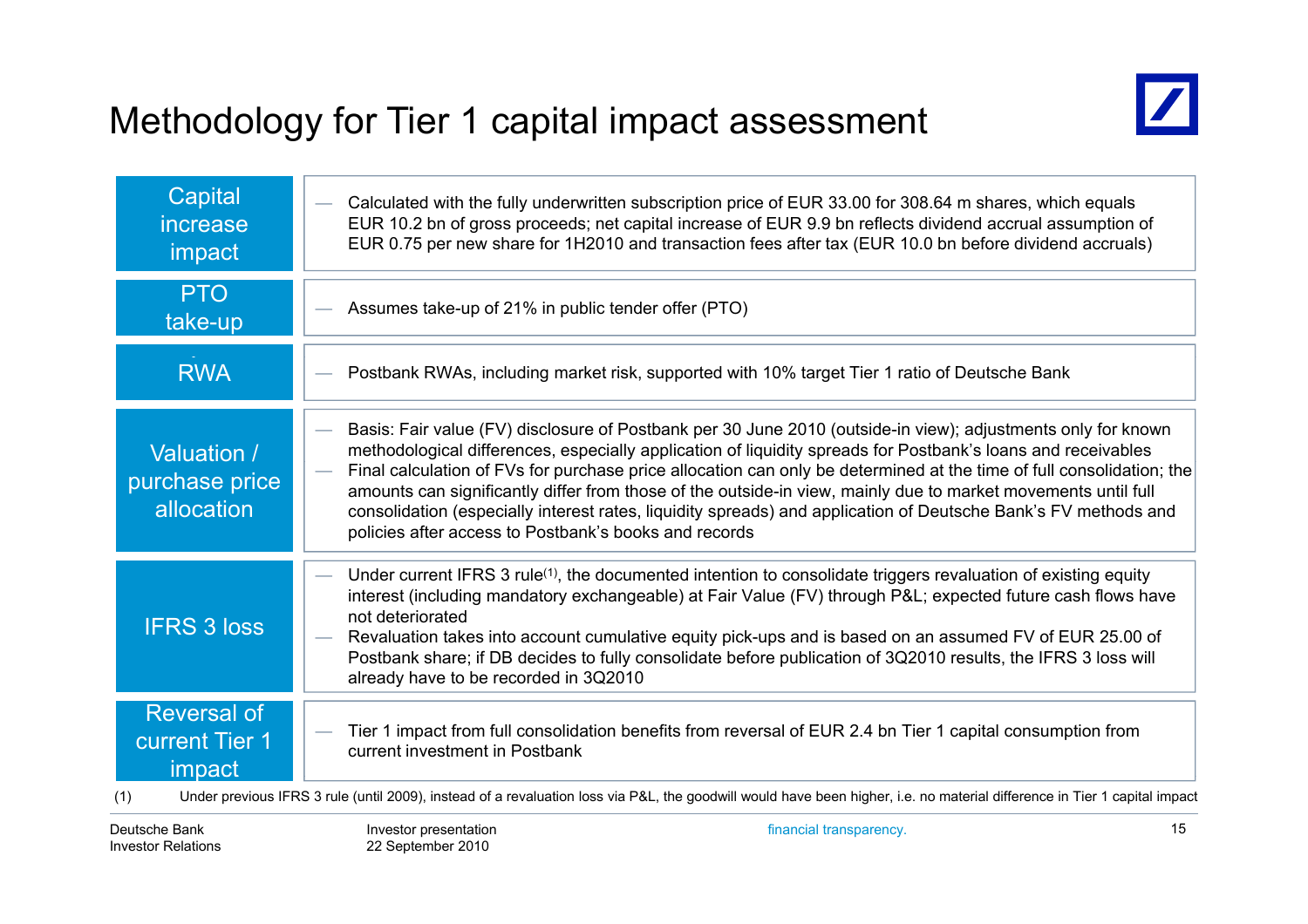

# Estimate of Tier 1 capital impact from Postbank consolidation  $\boxed{\phantom{a}}$ As of 30 June 2010, outside-in, based on 21% take-up in public tender offer and methodology explained on page 15, in EUR bn



(3) Goodwill recognized for regulatory purposes is lower than IFRS goodwill due to differences in the treatment of deferred tax liabilities on intangible assets

Deutsche BankInvestor Relations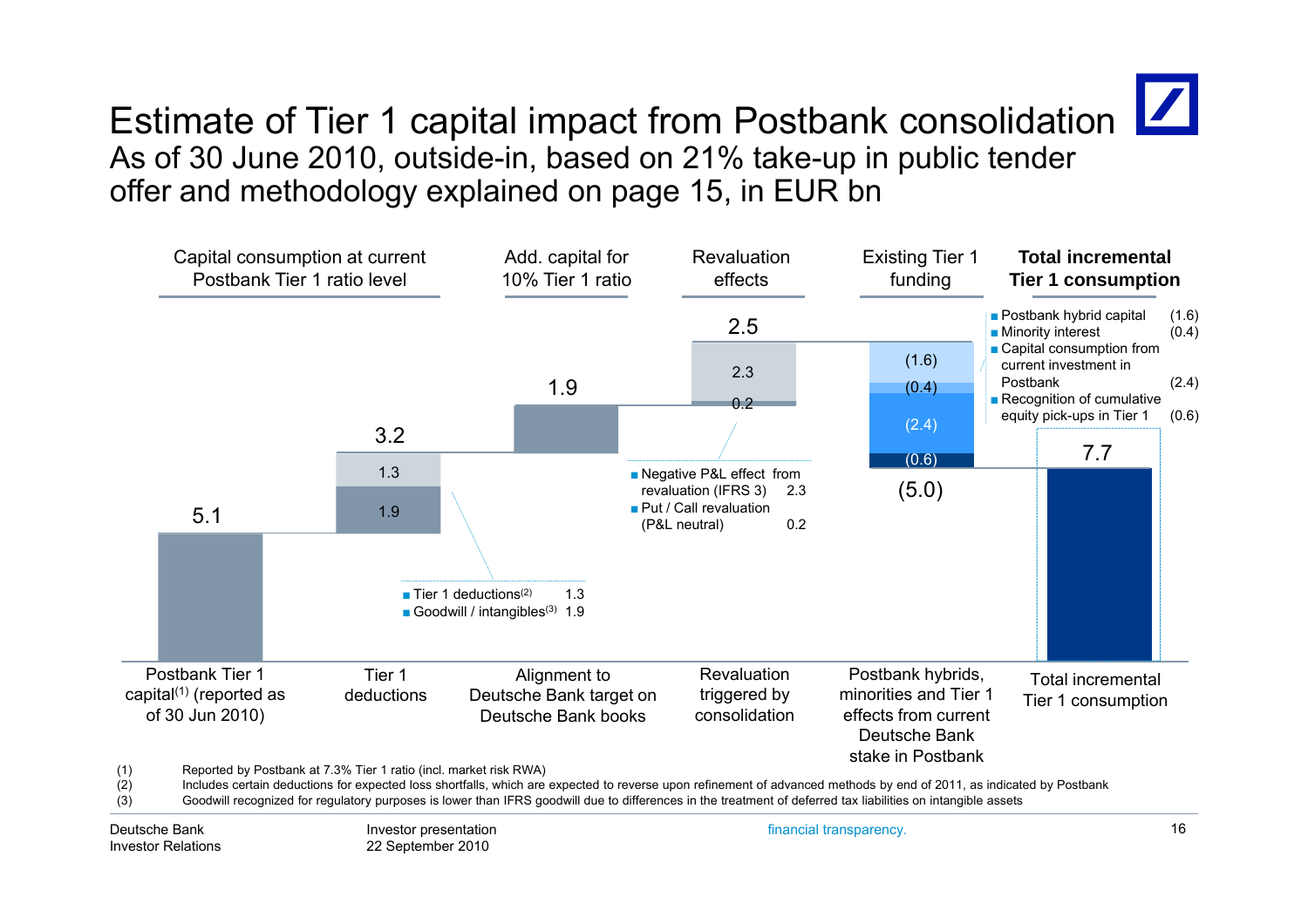

# Potential capital impact of capital increase and Postbank consolidation, based on 2Q2010 $^{\left(1\right)}$

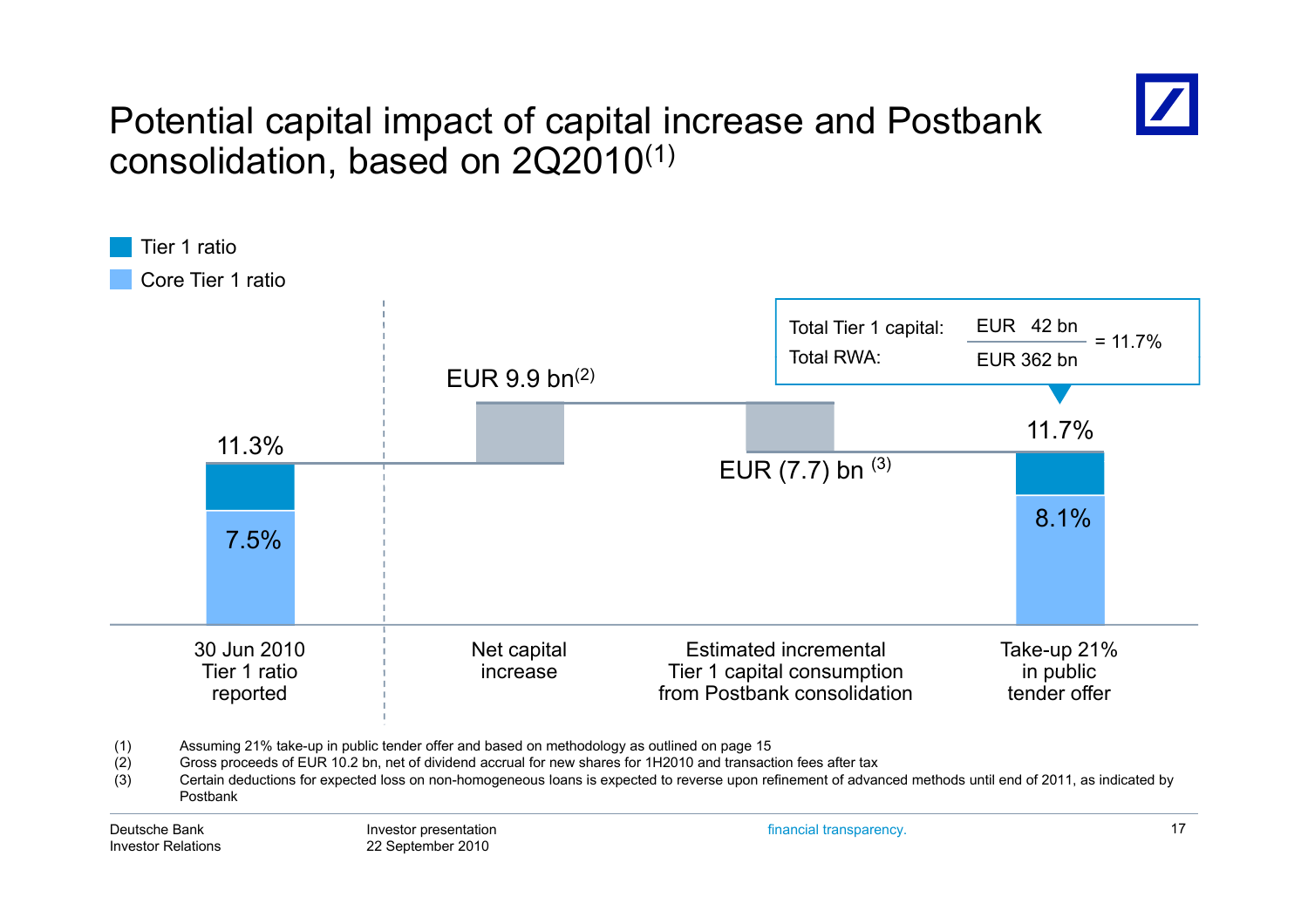### Postbank balance sheet: Non-customer vs. customer bankIn EUR bn, 30 Jun 2010



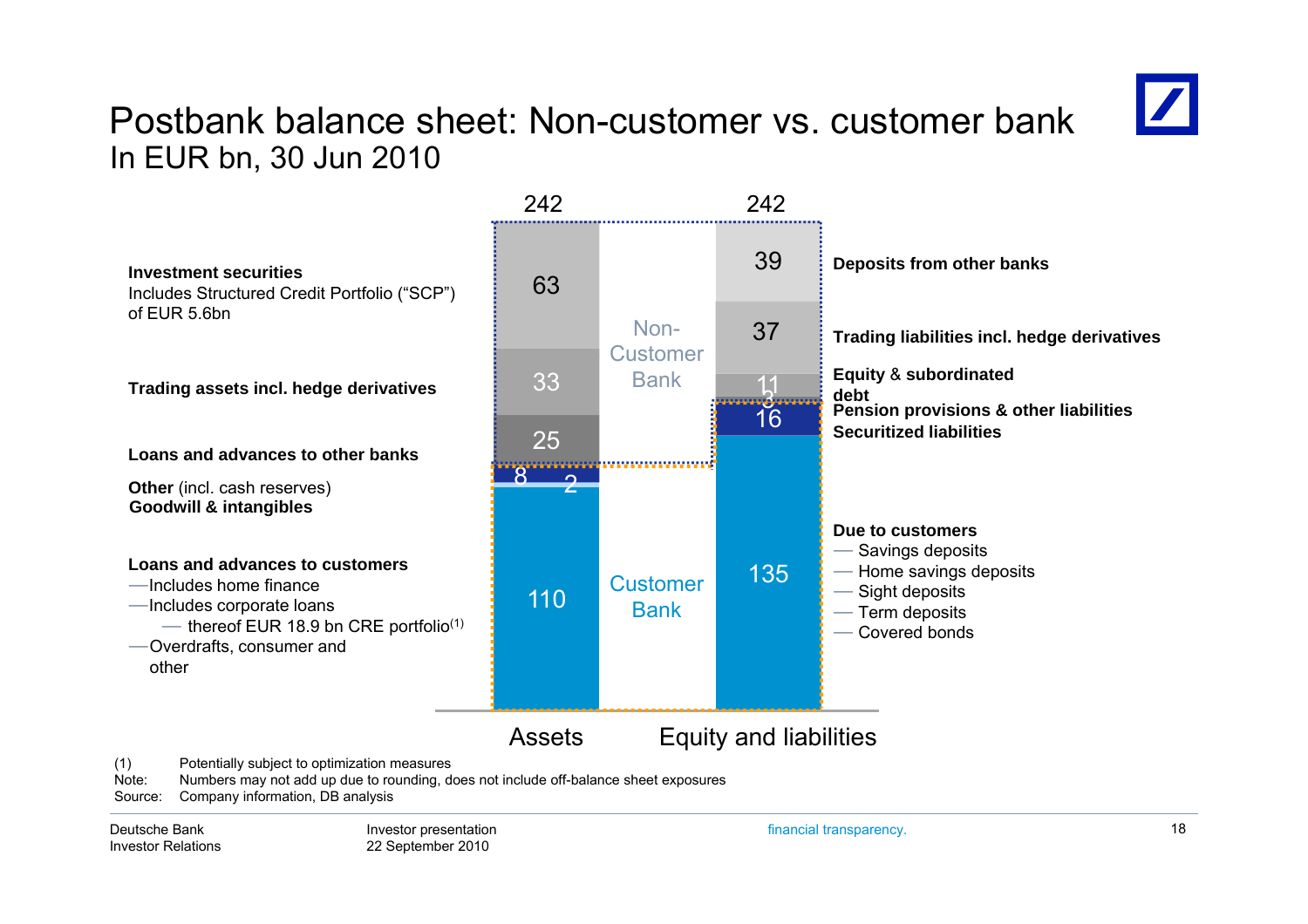### Potential for mid-term capital relief from run-off of noncustomer assets 30 June 2010, in EUR bn

O perational risk



(1) Capital relief potential includes EUR 0.9 bn RWA reductions (outside-in assuming risk weights as of 30 June 2010 and 10% Tier 1 ratio) from run-off of investment securities portfolio, as indicated by Postbank, and certain deductions for non-homogeneous loans, partly referring to customer assets, which are expected to reverse by end 2011, as indicated by Postbank

Note: Scale not linear due to presentation purposes

Deutsche BankInvestor Relations Investor presentation 22 September 2010

financial transparency. 19

illustrative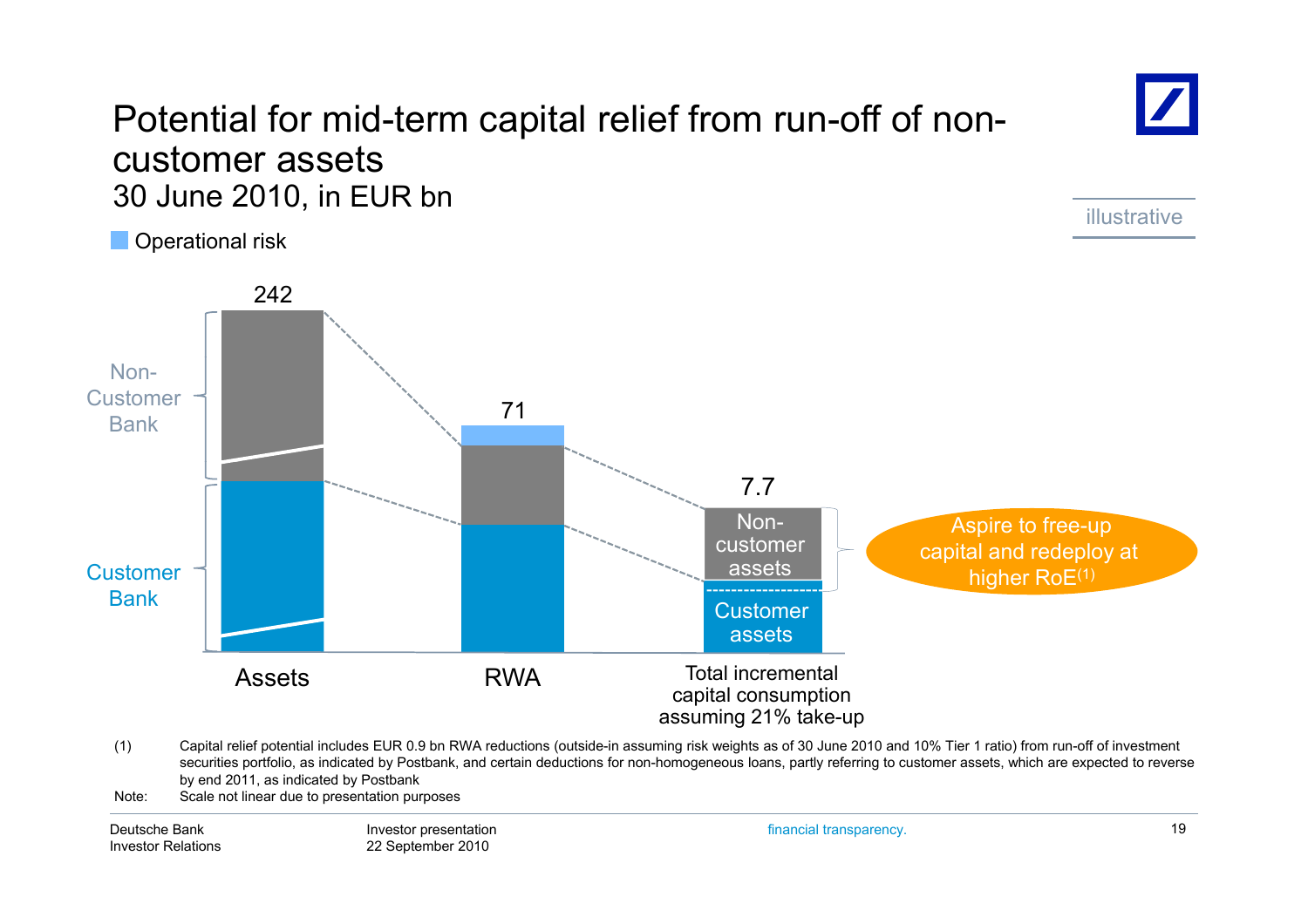

# 1 Executing on Management Agenda Phase 4

2 Transactions and financial impact

# **3 Retail powerhouse in Europe's biggest economy**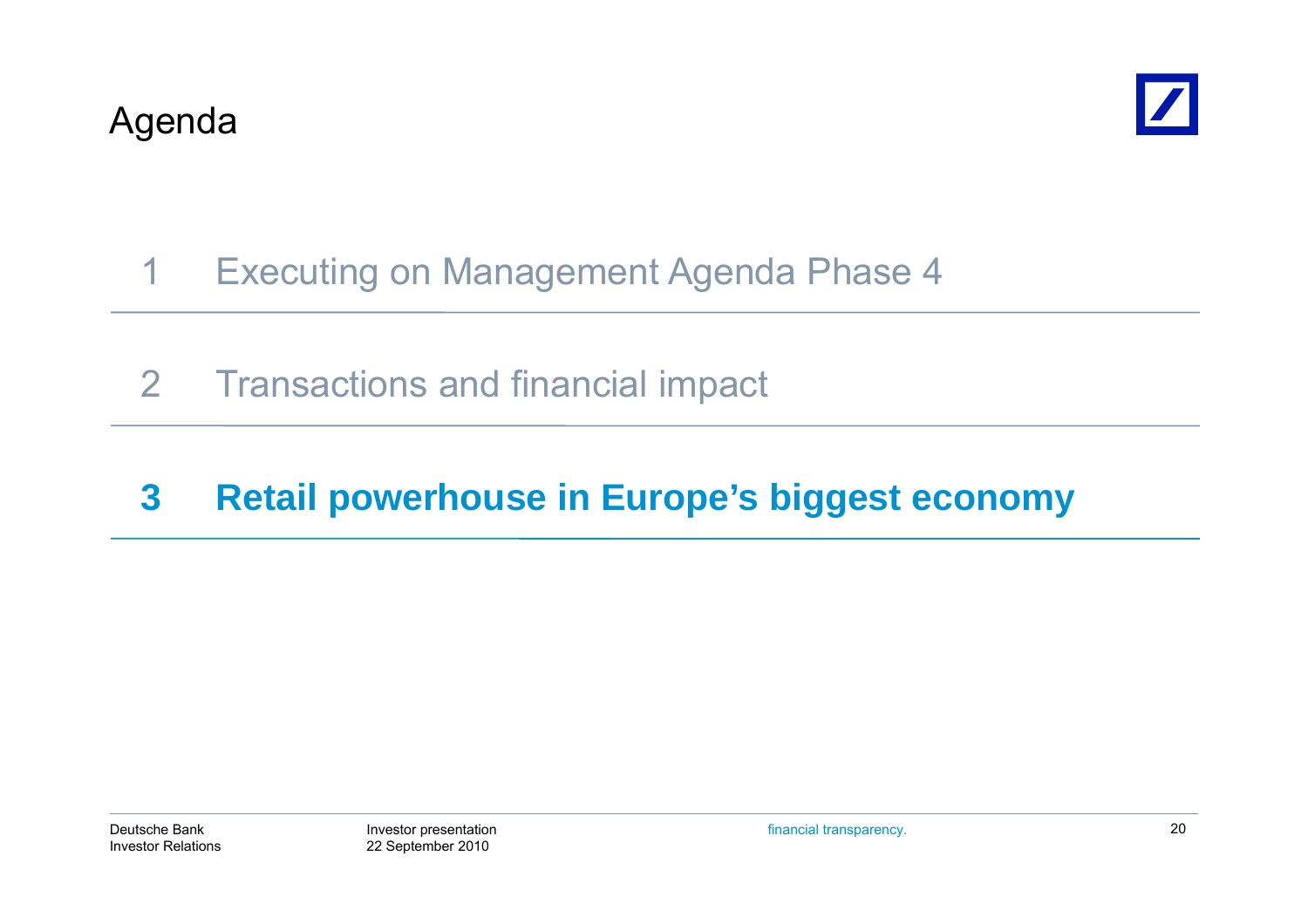# Germany: Healthy market environment



616

22

981

19



Germany with strong economy, …

(1) Loan loss provisions in % of revenues in retail banking, average of leading market players of respective country Source: DB Research, ECB, Company reports

Deutsche BankInvestor Relations

Investor presentation 22 September 2010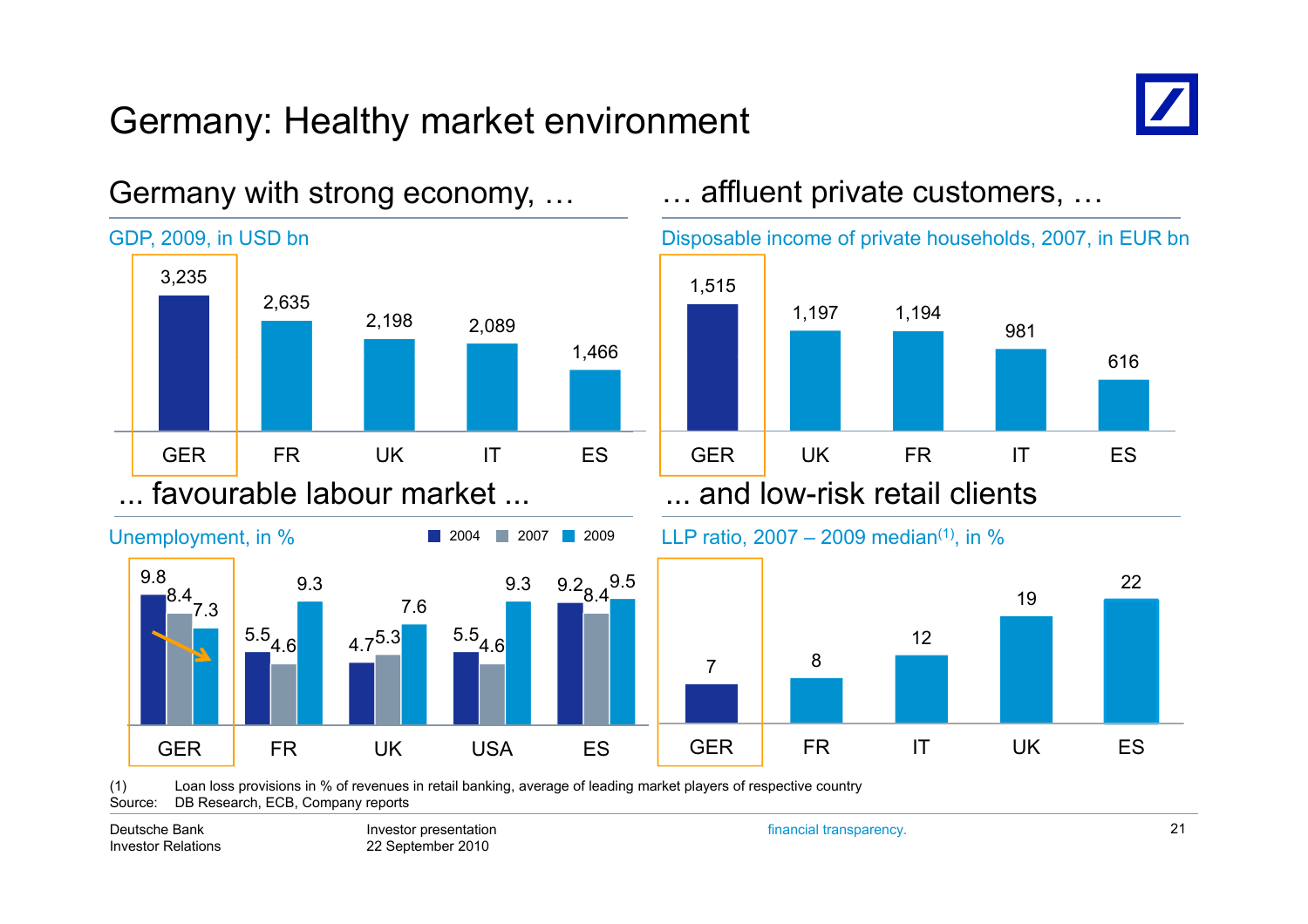

# PBC / Postbank to become a clear leader in Germany and to close the gap vs. large European players

German retail market European retail peers Domestic clients, Dec 2009, in million Domestic net revenues in retail business, FY2009, in EUR bnيصا  $~50$  10.4 Intesa SanPaolo $\P\Psi$  $~1.30$ Santanderr 18.8 7.4Unicredit10 14 24PBC + 7.2PBC + **1** 4.0 3.2 117.0**COMMERZBANK BBVA** 6 26.2NordeaBNP Paribas7**ING SODIBa** 6.1**SHypoVereinsbank** 4<br>Commerzbank<sup>(1)</sup> 4.33.9ING**TARGO**X BANK 3

(1) Segment Private Customers Source: Company data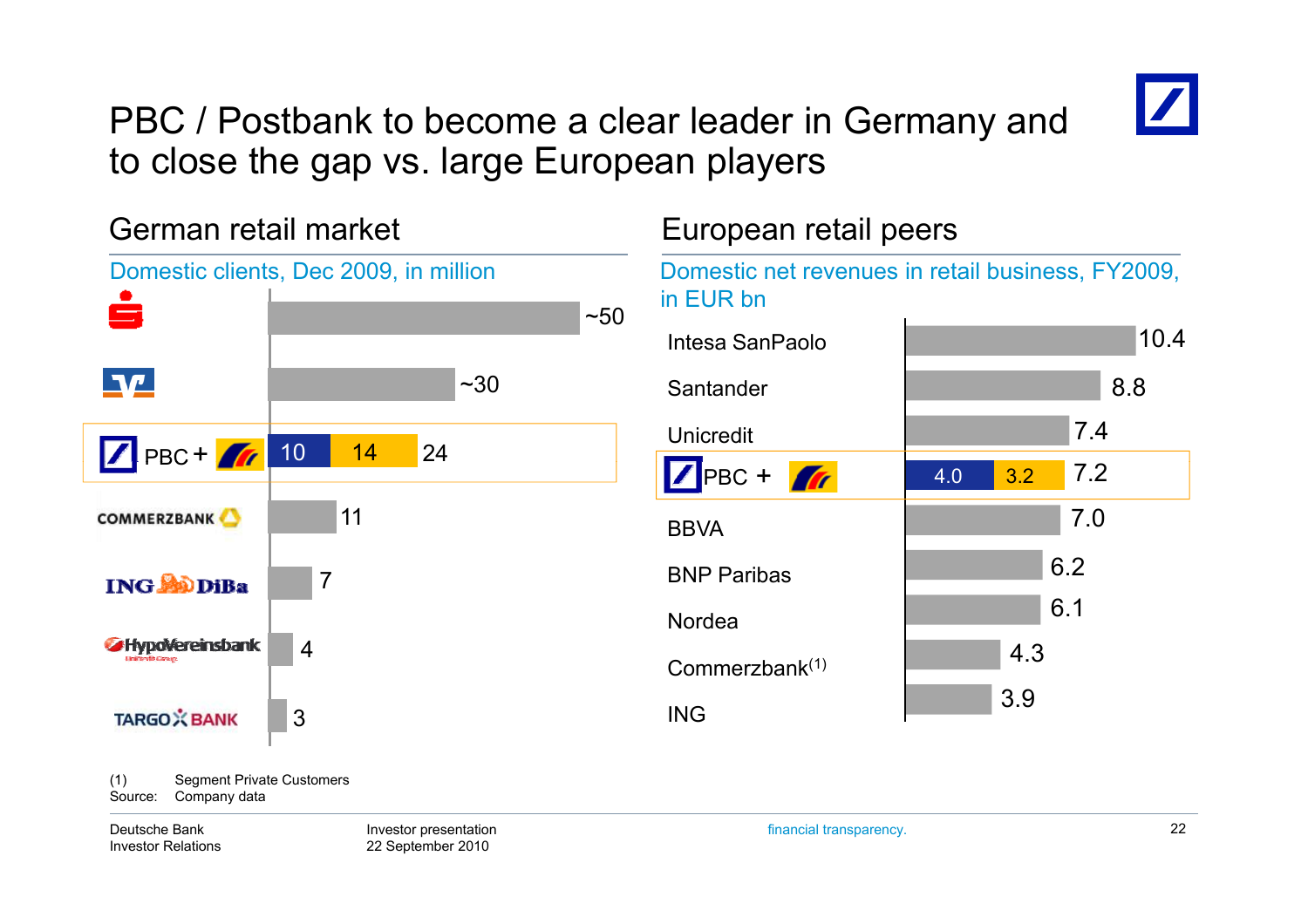# A retail powerhouse



### Facts and figures

#### 30 June 2010 / 1H2010

|                                     | <b>PBC</b><br>global | <b>Postbank</b> | Pre-<br>integration<br>$PBC + PB$ |
|-------------------------------------|----------------------|-----------------|-----------------------------------|
| Clients, in m                       | 14.5                 | $14.0^{(1)}$    | 28.5                              |
| <b>Branches</b>                     | 1,778                | 1,119           | 2,897                             |
| <b>Mobile Sales Force</b>           | >3,000               | $>4,000^{(1)}$  | >7,000                            |
| Post Partner agencies               |                      | >4,500          | >4,500                            |
| <b>FTE</b>                          | 23,925               | 20,750          | 44,675                            |
| Securities, in EUR bn               | 113                  | 12              | 125                               |
| Deposits <sup>(2)</sup> , in EUR bn | 110                  | 114             | 224                               |
| Loans, in EUR bn                    | 100                  | 109             | 209                               |
| RWA, in EUR bn                      | 38                   | 71              | 109                               |
|                                     |                      |                 |                                   |
| IBIT, in EUR m                      | 423                  | 225             | 648                               |
| Revenues, in EUR m                  | 2,857                | 1,936           | 4,793                             |

### German branch networks



(1) Postbank Annual Report 2009 (German version p. 10); on Postbank Interim Report as of 30 June 2010

(2) Includes sight, term, savings and home savings deposits from retail and business clients

EUR 260 bn retail deposits<sup>(3)</sup>

(3) Includes EUR 50 bn Deutsche Bank Private Wealth Management, and excludes business clients

Deutsche BankInvestor Relations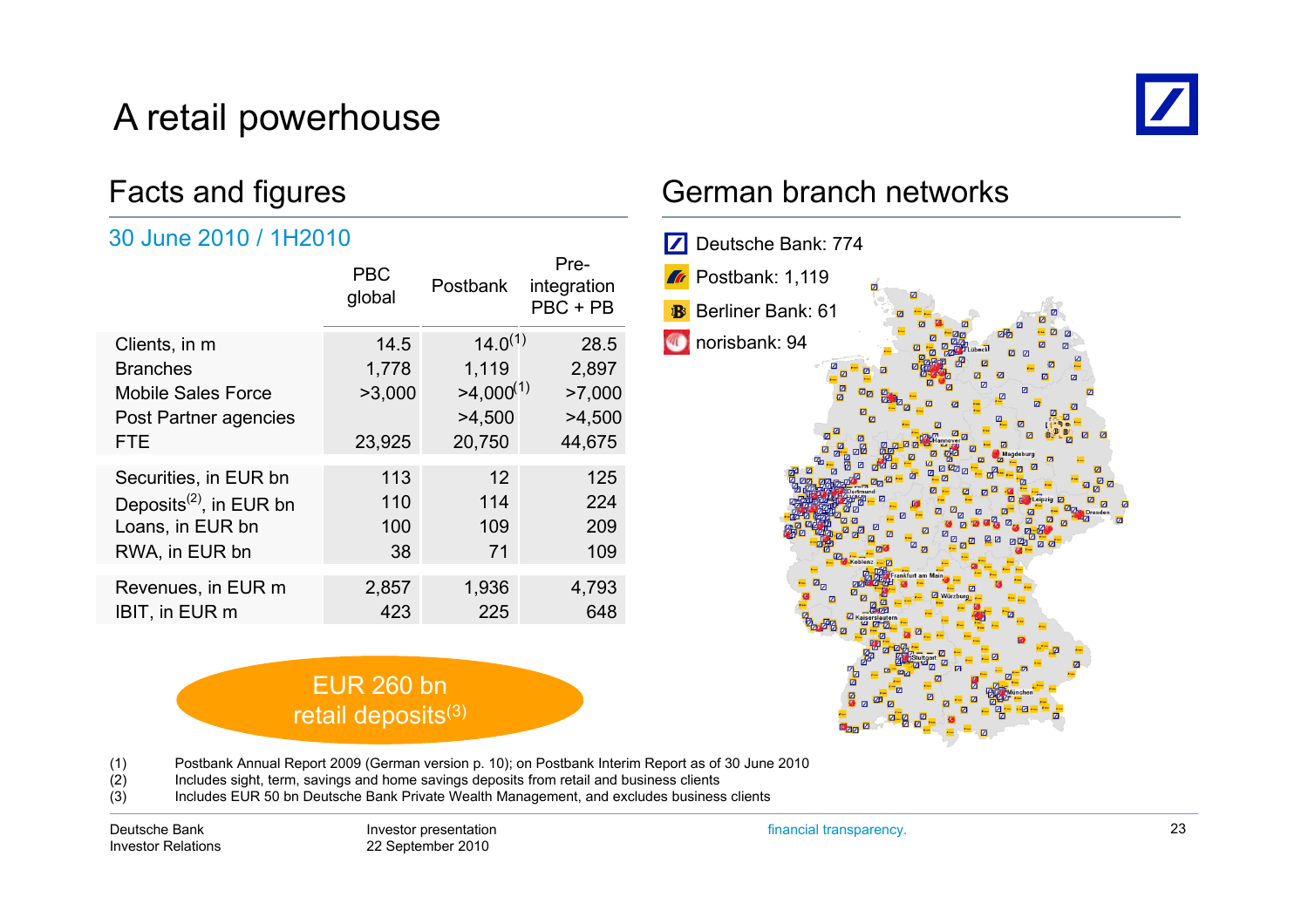# Complementary business propositions ...





(1) Note: Page with brand focus, not necessarily legal entities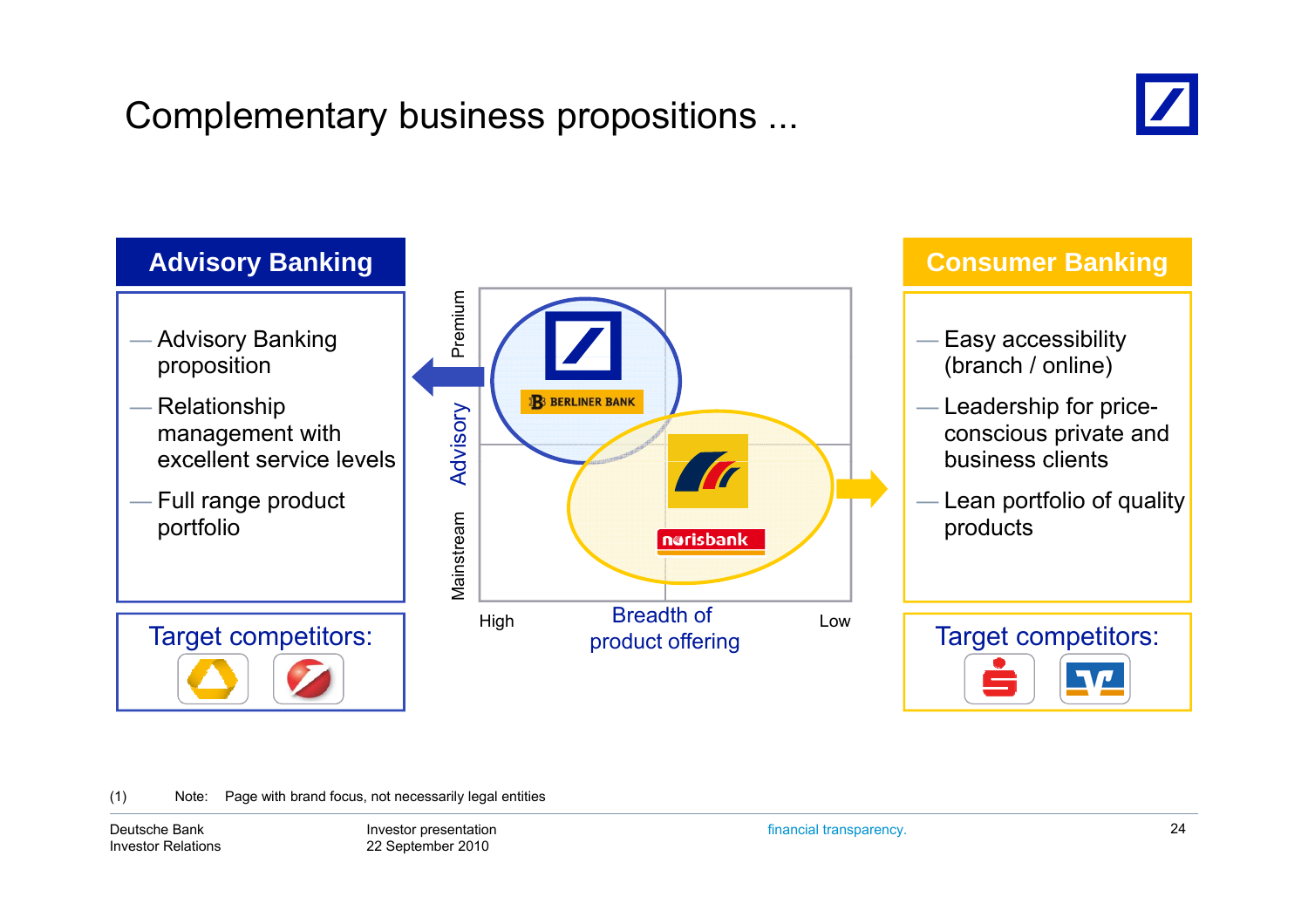#### Market share $(1)$  Revenues $(2)$ In % In % of total **Tr**  $~8 - 10\%$ Tr  $~85 - 75%$ **Current Account /Saving**  $\boldsymbol{Z}$  $~50\%$  $\sim$ 5-6%  $\boldsymbol{Z}$ **Tr**  $~20 - 30%$ Tr  $~23 - 4\%$ **Loan / Mortgages / Home Savings** ~3-4% $~25\%$ **Tr**  $~2 - 10%$  $~1.4 - 5\%$ **Art Investments / Insurance** $\overline{\mathbf{Z}}$  $~25\%$  $\boldsymbol{Z}$ ~10-14%

### … reflected in different business mix

(1) FMDS Data (and eFinancLab) 2009 analysis (508) by DB Market Research; current account / savings used 'banking relation' and 'current account'; investment / insurance used 'investment account' and 'shares', full market > 100% due to multi banking usage

(2) Postbank: Focus retail and business (small cap) client segment; data outside in estimation based on market revenue pools and expert opinion / modelling; Deutsche  $(2)$ Bank: PBC Germany incl. Berliner Bank, excl. norisbank, Management Reporting (UBR), all Data 2009

Deutsche BankInvestor Relations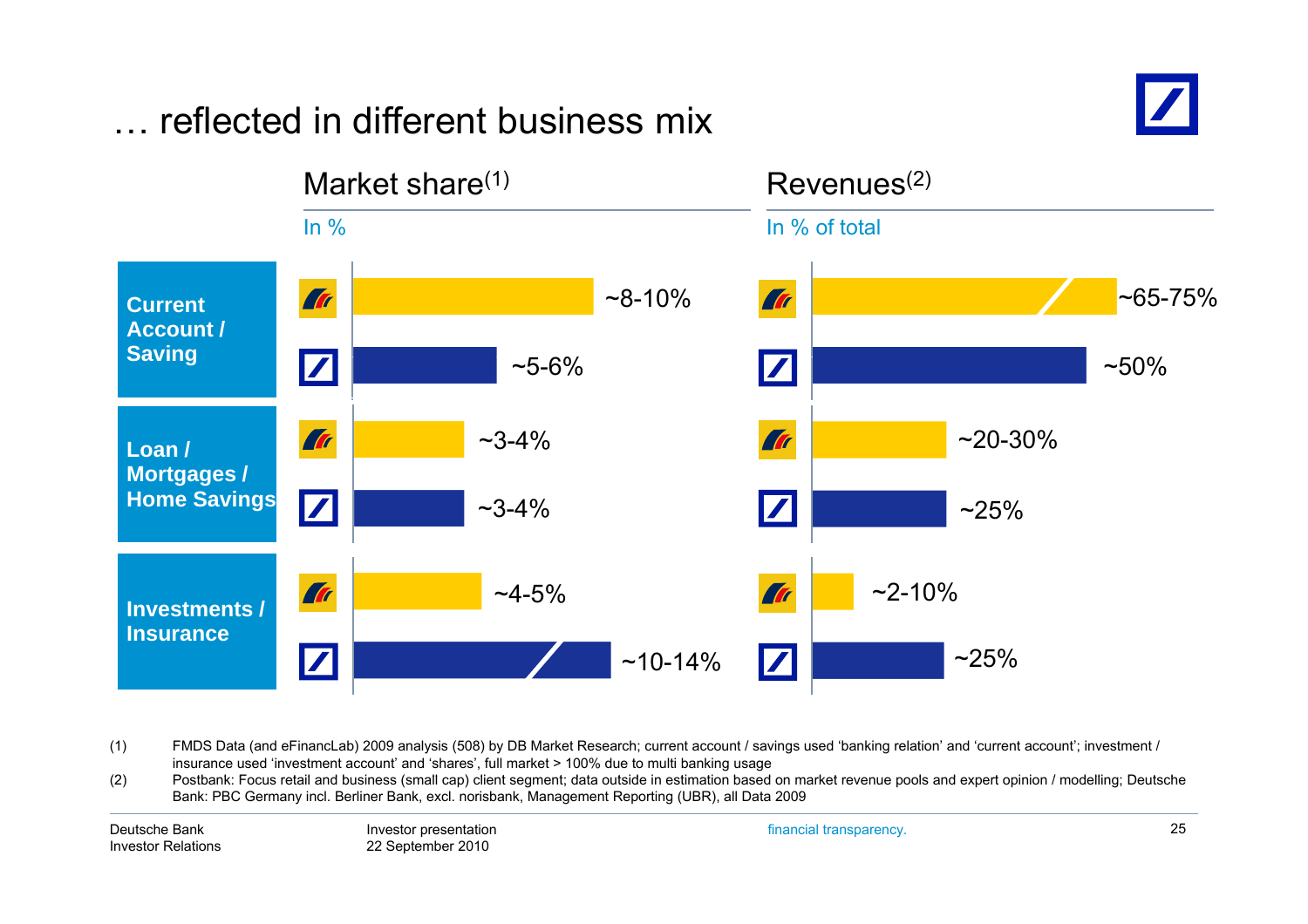### Synergy targets and cost-to-achieve estimate In EUR m



**Outside-in view**

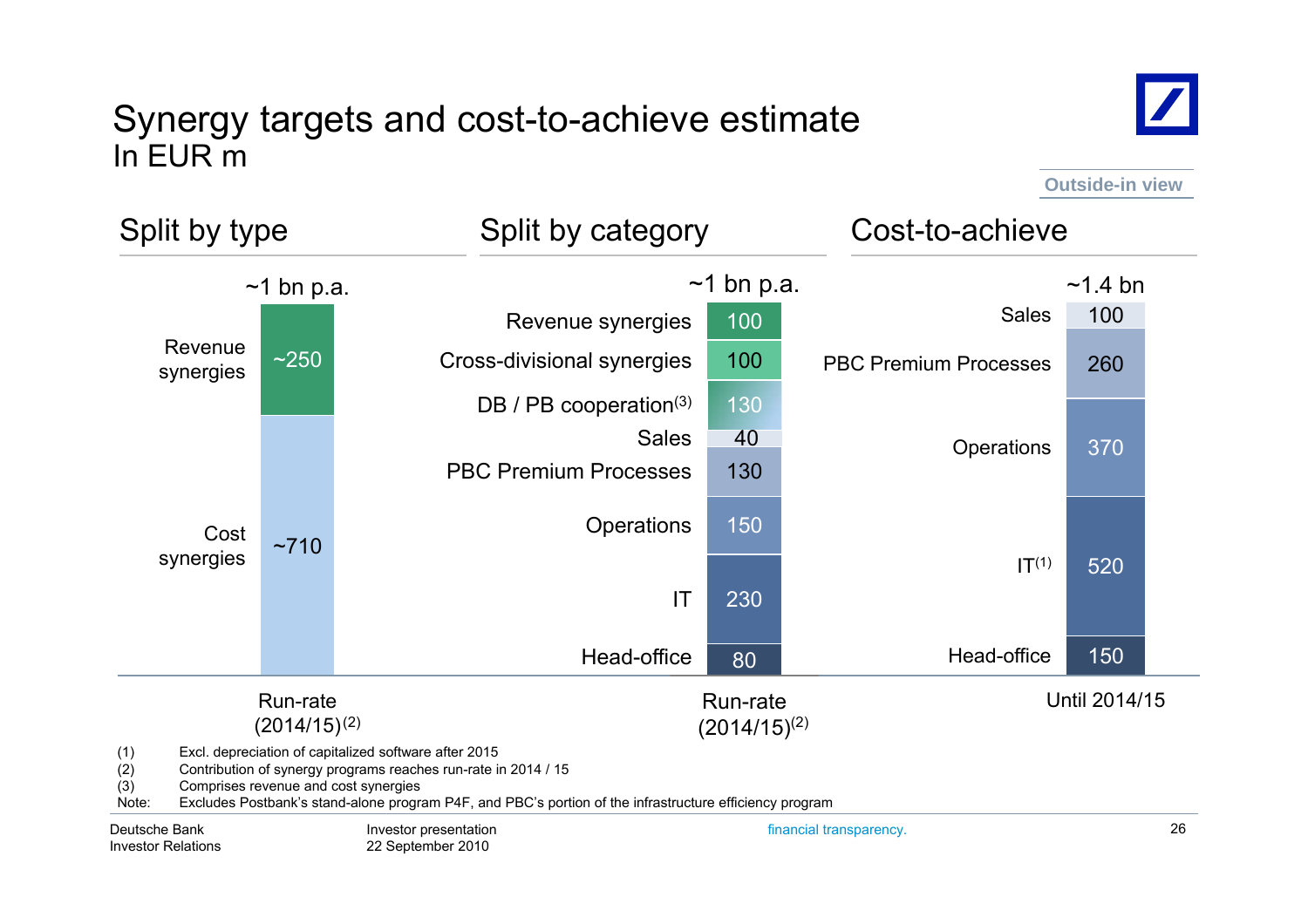Ambition level for the combined retail franchise



Revenues of EUR >10 bn

Income before income taxes of EUR >3 bn

Cost / income ratio of <60%

Pre-tax RoE of >20%

Top 5 retail deposit taker in Europe

#### **Assumptions:**



No further cost-to-achieve

**PPA effects fully amortized** No material impact from non-customer bank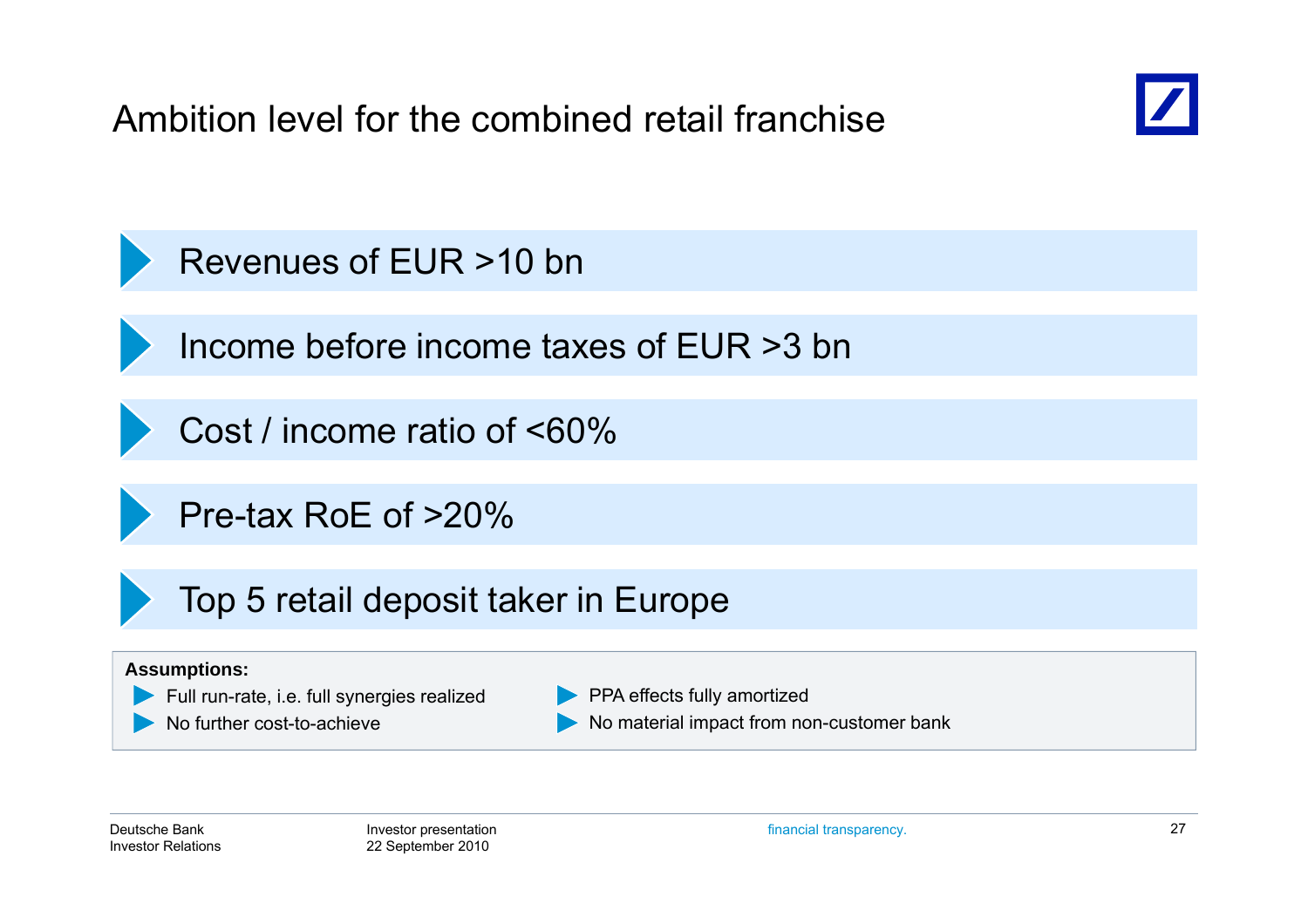

On balance, our assumptions<sup>(1)</sup> still support EUR 10 bn pre-tax profit target for 2011 $^{(2)}$ 

From today's perspective, the acquisition does not change this target

We maintain our Tier 1 ratio target of at least 10% until new capital regime in place

(2) From core businesses, excluding Corporate Investments and Consolidation & Adjustments

<sup>(1)</sup> Some environmental variables are in line with or ahead of our assumptions, others have not yet reached the expected levels, particularly with respect to the normalization of interest rates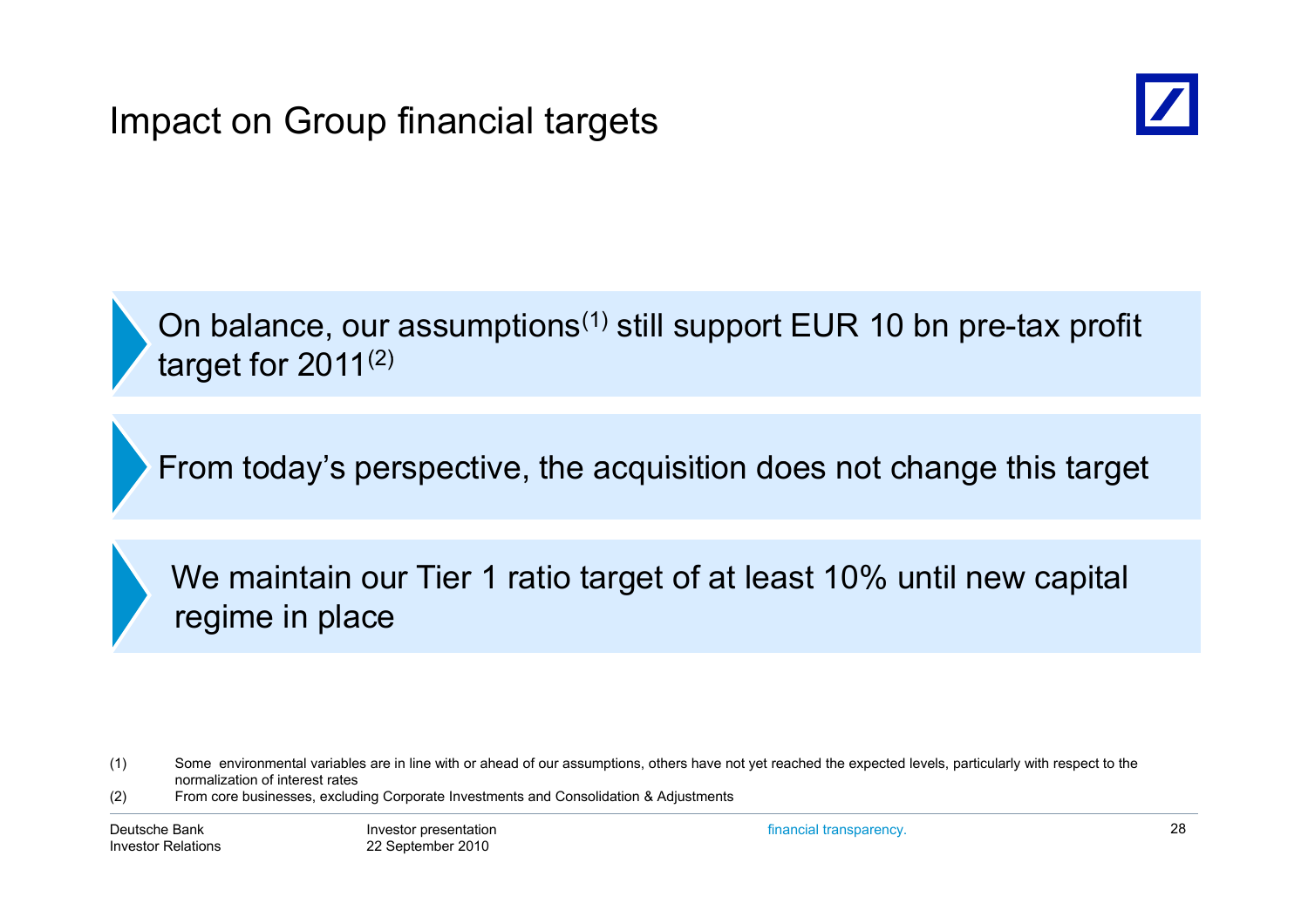# Cautionary statements

This presentation contains forward-looking statements. Forward-looking statements are statements that are not historical facts; they include statements about our beliefs and expectations and the assumptions underlying them. These statements are based on plans, estimates and projections as they are currently available to the management of Deutsche Bank. Forward-looking statements therefore speak only as of the date they are made, and we undertake no obligation to update publicly any of them in light of new information or future events.

By their very nature, forward-looking statements involve risks and uncertainties. A number of important factors could therefore cause actual results to differ materially from those contained in any forward-looking statement. Such factors include the conditions in the financial markets in Germany, in Europe, in the United States and elsewhere from which we derive <sup>a</sup> substantial portion of our revenues and in which we hold <sup>a</sup> substantial portion of our assets, the development of asset prices and market volatility, potential defaults of borrowers or trading counterparties, the implementation of our strategic initiatives, the reliability of our risk management policies, procedures and methods, and other risks referenced in our filings with the U.S. Securities and Exchange Commission (SEC). Such factors are described in detail in our SEC Form 20-F of 16 March 2010 under the heading "Risk Factors." Additional factors relating to the takeover offer and related transactions referred to in this presentation include the unavailability of internal Postbank information to Deutsche Bank, limits on Deutsche Bank's ability to achieve the benefits or synergies it expects or to avoid higher costs for integration and the combined business, the effect of the transaction on Deutsche Bank's core capital and other risks referenced under the headings "Risk Factors" in the prospectus dated 29 September 2009, as it will be supplemented by the prospectus supplement expected to be filed with the SEC on or about 21 September 2010. Copies of this document are readily available upon request or can be downloaded from www.sec.gov.

In addition, this presentation contains financial and other information which has been derived from publicly available information disclosed by persons other than Deutsche Bank ("external data"). In particular, external data has been derived from the publicly available information of Postbank as well as industry and customer-related data and other calculations taken or derived from industry reports published by third parties, market research reports, commercial publications. Commercial publications generally state that the information they contain has originated from sources assumed to be reliable, but that the accuracy and completeness of such information is not guaranteed and that the calculations contained therein are based on <sup>a</sup> series of assumptions. The external data has not been independently verified by the Company. Therefore, the Company cannot assume any responsibility for the accuracy of the external data taken or derived from public sources. Where information in this presentation has been sourced from <sup>a</sup> third party, Deutsche Bank confirms that, to the best of its knowledge, this information has been accurately reproduced and that so far as Deutsche Bank is aware and able to ascertain from information published by such third party no facts have been omitted which would render the reproduced information inaccurate or misleading.